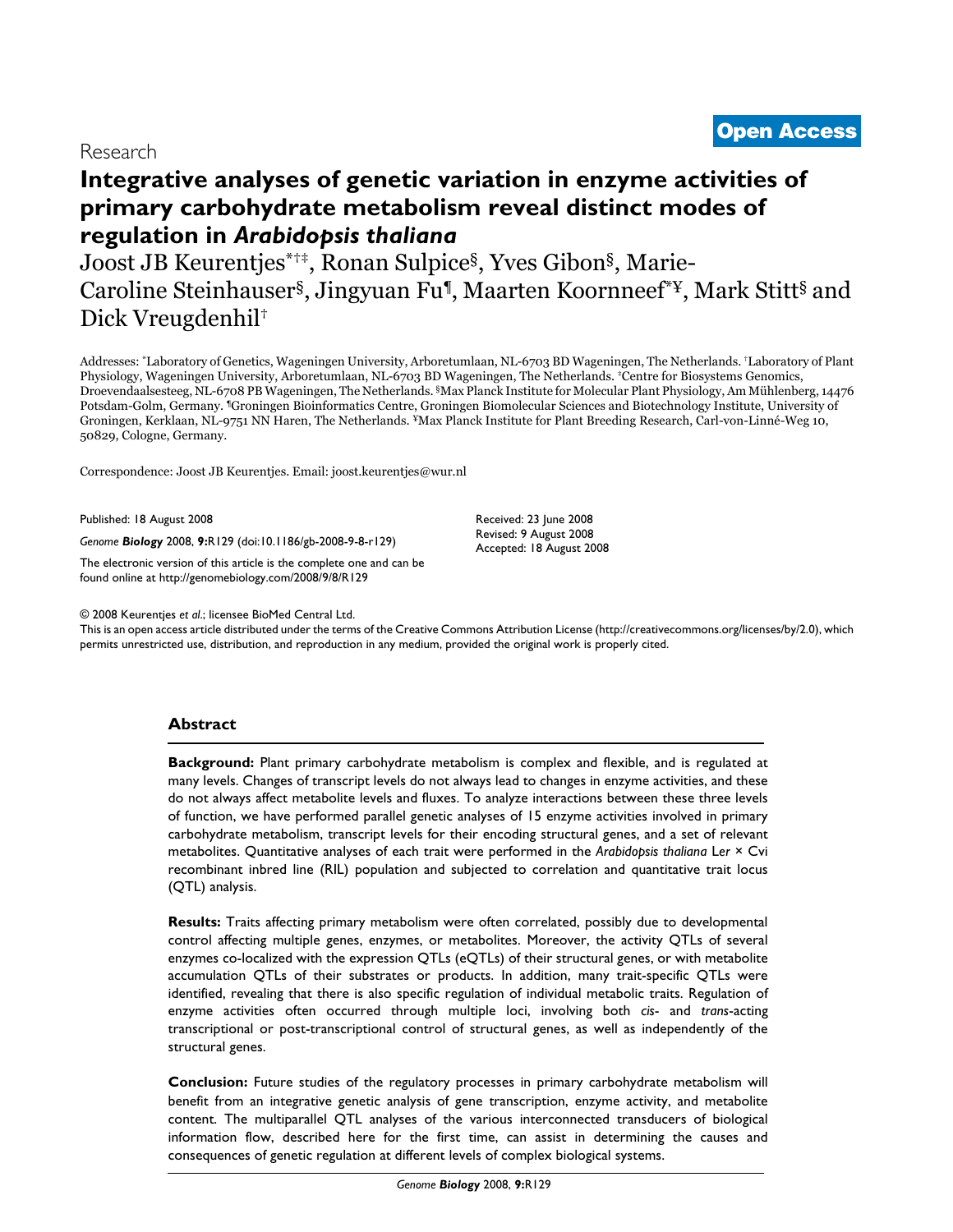# **Background**

Carbon is probably the most prevalent and important element in any life form. Whereas most other organisms are dependent on intake of organic forms of carbon, plants fix inorganic carbon through photosynthesis. Upon fixation, most of the inorganic carbon is converted into sucrose, which in most plants acts as the major source of organic carbon for further metabolism. Some of the fixed carbon is temporarily stored as starch, and remobilized at night to support respiration or used for continued sucrose synthesis and export to other tissues. To meet the various demands of a growing plant for specific purposes, carbohydrates need to be allocated within the plant, and converted into a plethora of compounds  $\lceil 1 \rceil$ .

Carbohydrate metabolism is more complex in plants than in most other organisms. For example, there are alternative routes for the mobilization and metabolization of diverse components [2]. Depending on the tissue, part or all of the glycolytic pathway is present in the plastid as well as in the cytosol [3]. As a result, a given substrate may be converted into different products, and products can be formed from different substrates. In addition, most enzymes in plant central metabolism are encoded by small gene families [4,5]. This versatility enables different metabolic routes and creates a dense metabolic network with short pathway lengths. Perturbations in sub-parts of the network can have strong consequences for other parts and ultimately may affect plant growth and development [6-8]. The complexity of the metabolic network allows the plant to compensate for disturbance in one route by enhancing flux through an alternative route [9]. To ensure a balanced carbon allocation through a plant's life-cycle, a strong and tight regulation is essential. At the same time, this complexity means that there may be considerable redundancy, at least under standardized growth conditions. Indeed, there are several reports where major changes in the expression of individual enzymes lead to little change in metabolism (for example, [10-12]).

Given the huge diversity in plant species, with large differences in their energy metabolism, growth and storage of reserves, it can be expected that there will be considerable variation in primary carbohydrate metabolism between species, and most likely also within species. Large differences have been observed in many enzyme activities and metabolite contents in *Arabidopsis*, between accessions [13,14], and depending on the growing conditions [15-17], developmental stages [18], time of day [19], and tissues [20,21]. For a thorough understanding of the role of natural variation in plant primary metabolism and development it is of pivotal importance to identify the genetic basis of variation in metabolic pathways and processes.

The study of natural variation in primary metabolism might also contribute more generally to our understanding of the integration of metabolism with growth. In a recent study 24

*Arabidopsis* accessions were analyzed for biomass production, metabolite content, and enzyme activity [13]. Significant correlations were observed between biomass, enzyme activities, and carbohydrates. Further evidence for connectivity between plant development and primary metabolism is derived from other studies [18,22]. Here gas chromatography-mass spectrometry metabolic profiling of the Col  $\times$  C24 recombinant inbred line (RIL) and near isogenic line population was used in parallel with biomass determinations. Although there were no strong correlations between individual metabolites and biomass production, a strong canonical correlation was observed when all metabolites were taken into account. Among the metabolites contributing most to the observed correlation were intermediates of the hexose phosphate pool: fructose-6-phosphate, α-D-glucose-6-phosphate (G6P), and  $\alpha$ -D-glucose-1-phosphate (G1P). While occasionally positive correlations between biomass and metabolites were observed, the large majority of metabolites, including sucrose, hexose phosphates and members of the tricarboxylic acid cycle, showed negative correlations. These studies indicate that high rates of biomass production and increased fluxes as a result of higher enzyme activities lead to depletion of the pools of metabolites. A similar conclusion was reached by studying the relationship between tomato fruit size and metabolite content [23]. Natural variation in, and spatial and temporal control of, primary carbohydrate metabolism, therefore, suggest a tight relationship with plant development, although it is difficult to assess cause and consequence and this regulation might be highly complex.

Natural variation can be effectively analyzed in mapping populations, offering the possibility of locating genetic factors that are causal for the observed variation [24]. RIL populations offer unique possibilities for such integrative studies because different types of experiments can be performed in replicates on the same genotypes. Furthermore, a large number of genetic perturbations segregate in populations derived from crosses of distinct accessions. Depending on the population size, a relatively large set of lines can then be analyzed for correlations between traits, as well as the genetic regulation of these traits via identification of quantitative trait loci (QTLs) controlling variation observed for these traits. The advantage of *Arabidopsis* is that its genome has been sequenced [4] and genes have been (putatively) annotated for nearly all enzymes in primary metabolism [25], allowing analysis of transcriptional regulation of these genes.

Genetics has already been successfully used to analyze quantitative variation in central plant metabolism [14,20-23,26- 34]. However, most studies addressed only a limited number of enzymes or metabolites. While others have combined information on transcript levels and metabolites [35], none have integrated information across all three levels or incorporated quantitative genetic variation. Genetic studies benefit enormously from multidisciplinary approaches [36-38]. To gain insight into connectivity in metabolic networks it is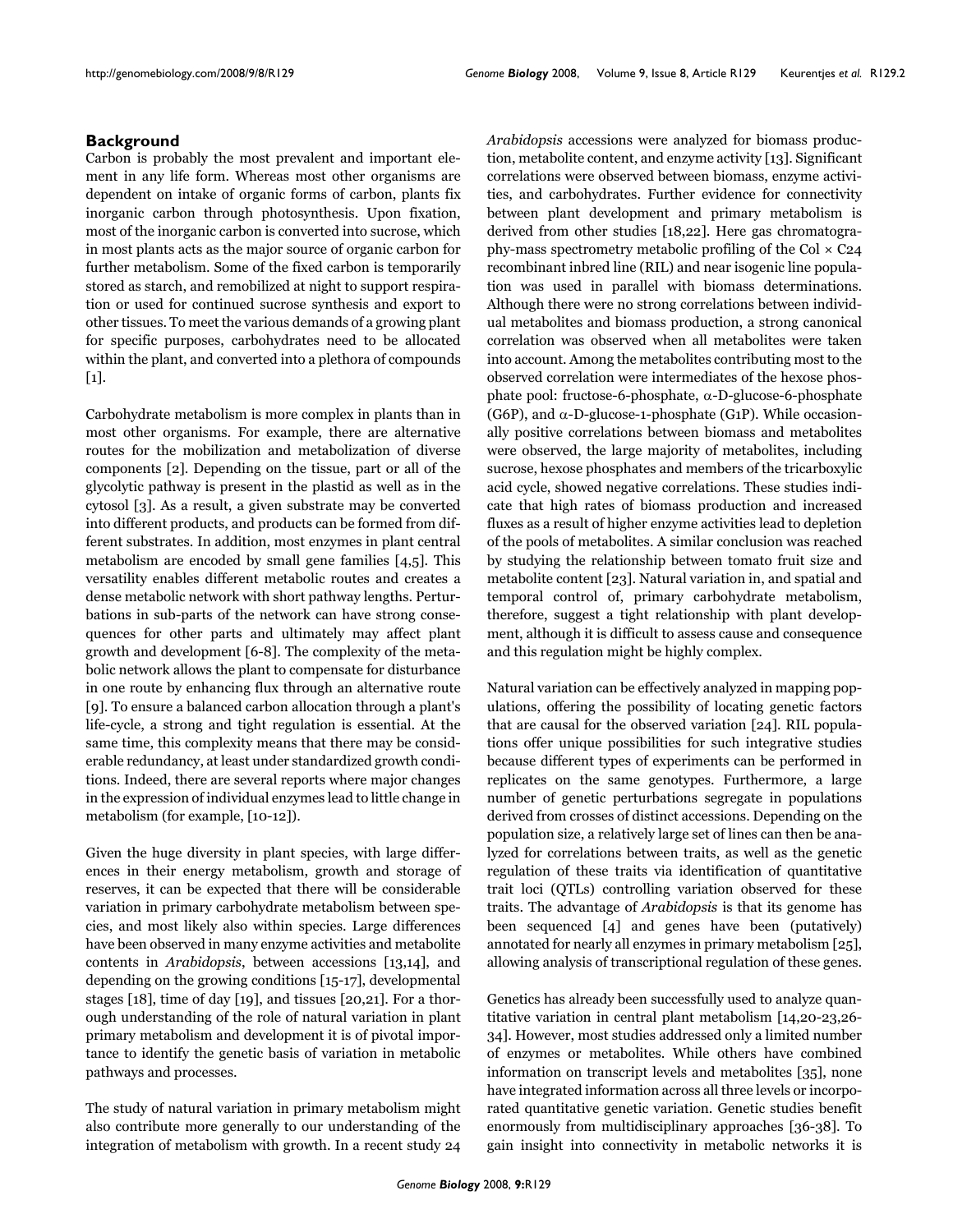therefore recommendable to analyze as many enzymes and metabolites involved in such a network as possible, and to combine these with a parallel analysis of gene expression [15,35,39-41].

In the present study, we analyzed the activity of 15 different enzymes involved in primary carbohydrate metabolism and compared this with information about the transcript levels for their structural genes and the levels of the most important carbohydrates and related metabolites in the Landsberg *erecta* (L*er*) × Cape verde islands (Cvi) RIL population of *Arabidopsis thaliana* [42]. Although this population is of moderate size, we show that genetically controlled variation exists for the activity of many enzymes as well as for transcript levels of their structural genes and for the metabolites they interconvert. By comparing the localization and responses of structural genes encoding the enzymes with expression QTLs (eQTLs) for their transcript levels, and QTLs for enzyme activities and metabolite contents, we demonstrate that genetically controlled regulation occurs through different modes of action and at multiple levels.

## **Results**

**Natural variation in primary carbohydrate metabolism** To determine the extent of natural variation in primary carbohydrate metabolism in *Arabidopsis* we analyzed a RIL population derived from a cross between the two distinct accessions L*er* and Cvi [42]. Metabolic conversion rates attributable to enzyme activity were established for 15 specific enzymatic reactions, in parallel with determinations of pools of selected metabolites (Table [1](#page-4-0), Figure [1\)](#page-3-0). The enzyme assays were performed in optimized conditions to measure maximum velocity (Vmax) activities, which should be proportional to the level of protein [15,40]. The metabolites measured included structural components (total protein, chlorophyll), major products of photosynthesis (starch, sucrose, reducing sugars, total amino acids), and short-lived intermediates in the pathways of carbohydrate synthesis (G6P, G1P, UDP-Dglucose (UDPG)).

Considerable variation was observed within the population for most of the analyzed traits, with heritability estimates up to 90% (phosphoglucomutase (PGM); Table [2](#page-5-0)), indicating that a substantial part of the observed variation could be attributed to genetic factors, as was also concluded from QTL analyses. Heritability was below 20% for INV (acid soluble invertase, vacuolar), plastid phosphoglucose isomerase (cytosolic and plastidial isoforms; PGI) and Ribulose bisphosphate carboxylase/oxygenase (Rubisco) activities and, in general, less QTLs were detected for low heritability traits.

**Identification of QTLs involved in primary metabolism** Significant QTLs were detected for 10 out of 15 of the enzyme activity traits and 9 out of 11 of the metabolite level traits

(Table [2,](#page-5-0) Figure [2\)](#page-7-0). In general, the overall effect of QTLs for a given trait was in concordance with the phenotypic differences observed between the parents. Multiple QTLs were detected for several traits, sometimes with opposite effects. This could contribute to the large variation and transgression that was observed. The data were analyzed for co-location of QTLs, defined as an overlap in 2 Mbp support intervals (Table [2](#page-5-0), Figures [2](#page-7-0) and [3](#page-8-0)). Few co-locating QTLs were detected for the different enzyme activities, even though several of the enzymes are from the same or related pathways (Table [2,](#page-5-0) Figures [1](#page-3-0) and [3](#page-8-0)). Co-location was more frequent for metabolite content QTLs. This may be partly because more QTLs were detected for metabolite levels than for enzyme activities. The detection of many trait-specific QTLs indicates that there is strong and independent genetic regulation of the metabolic traits investigated in this study.

# **Correlations between metabolic traits across the RIL population**

Despite this independent genetic regulation, many of the metabolic traits correlated with each other across the RIL population. For example, there is a tight correlation between chlorophyl A (ChlA) and chlorophyl B (ChlB). While several QTLs were found for ChlA, only suggestive QTLs were found for ChlB at similar positions (Figure [2\)](#page-7-0). Likewise, plastidic PGI contributes to total PGI activity but QTLs were found on different positions for both traits. Suggestive QTLs were again found at identical positions. A positive correlation was also found between the activities of most of the enzymes (Figure 4). There was also a positive correlation between many enzyme activities and the structural metabolites protein and chlorophyll. A weaker positive correlation was observed between many enzyme activities and sucrose, amino acids, and starch, and a weak negative correlation with reducing sugars. This group of metabolites represents the end products of photosynthesis, and the primary compounds resulting from nitrogen incorporation. They are exported to other parts of the plant or, in the case of starch, temporarily stored in the leaf and remobilized for export in the night. Stronger negative correlations were observed between enzyme activities and intermediates of metabolic pathways, such as G1P, G6P, and UDPG. Taken together, these findings suggest that higher enzyme activities may allow higher fluxes, while lowering the levels of the intermediary substrates in the pathways. Occasional exceptions (for example, between UDP-glucose pyrophosphorylase (UGP) and UDPG) will be discussed later.

# **Principle components analysis**

To determine a possible common factor that explains the observed correlations, we performed a principal component analysis on all traits analyzed. For most traits, a large part of the variation could be extracted in eight principal components (PCs), which together explained 68% of the observed variation (Table [3\)](#page-10-0). By far the most representative was PC1, which explained over 28% of the variance. Interestingly, in PC1, positive values were obtained for the enzyme activity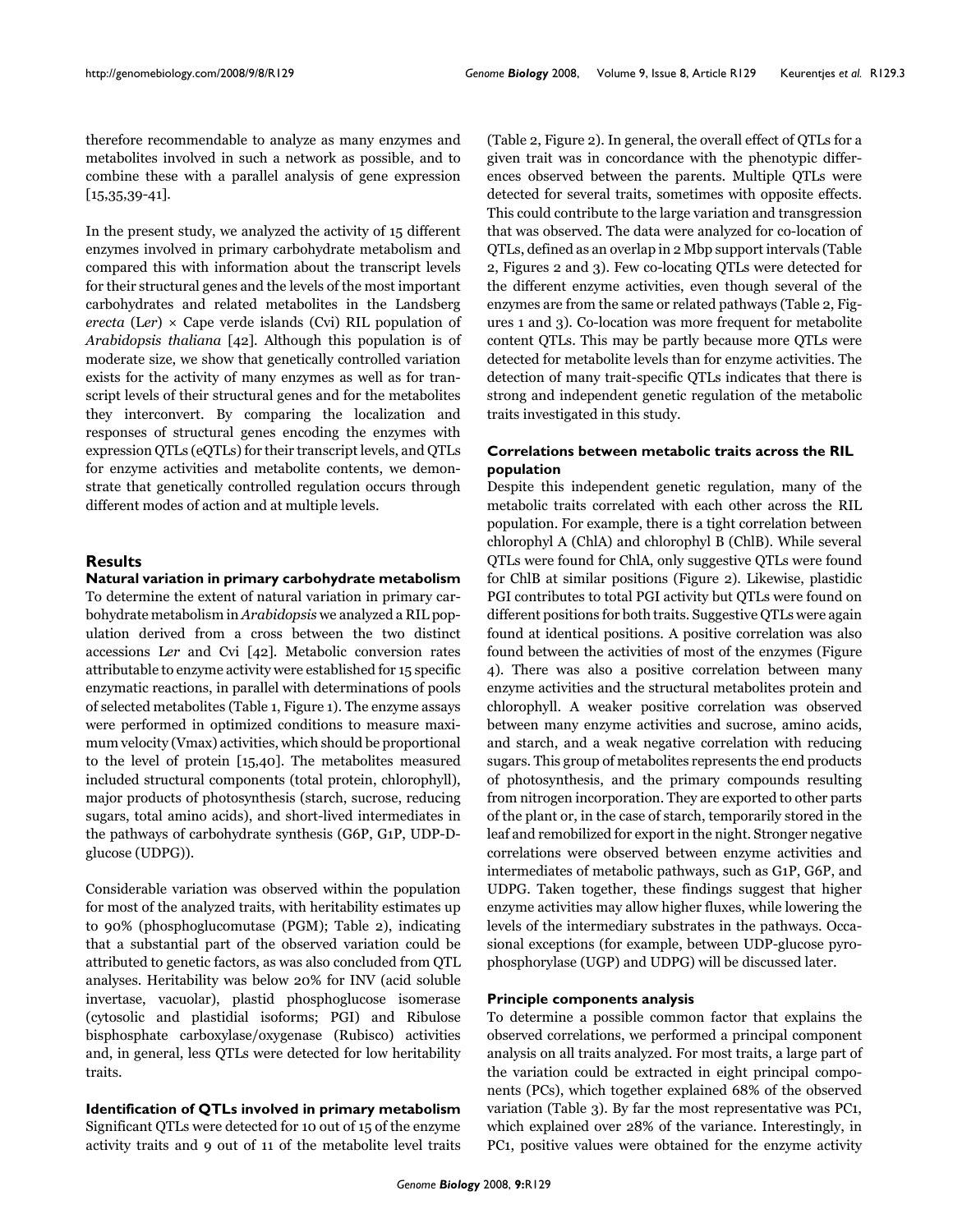<span id="page-3-0"></span>

Enzymatic conversions in primary carbohydrate metabolism. Reactions are given in the biologically most relevant direction, although several enzymes can catalyze reversible reactions. Metabolites are depicted in black and converting enzymes are depicted in gray. SPP, sucrose-phosphate phosphatase.

traits and some metabolite end products, while negative values were obtained for hexose levels. This is in line with the observed correlations between these traits (see above).

When the corresponding PC values for the individual RILs were subjected to QTL analysis, a strong QTL for PC1 was observed at 11.2 Mbp on chromosome 2. This corresponds to the position of the *ERECTA* locus (Table [2](#page-5-0); see Discussion for more details). Some traits showed a significant QTL at this position (protein, ChlA, PGI and glucose (Glu)), and several others showed a non-significant suggestive QTL (PGM, glucokinase (GK), fructokinase (FK) and ChlB). Other traits did not show an indication of a QTL at this position, even though PC1 explained a large part of the variation observed for these traits (for example, ADP-glucose pyrophosphorylase (AGP), glucose-6-phosphate 1-dehydrogenase (G6PDH), pyrophosphate:fructose-6-phosphate 1-phosphotransferase (PFP) and sucrose phosphate synthase (SPS)). This might suggest that further loci, which could not significantly be detected, are also involved in the contribution of these traits to PC1. The other PCs accounted for less than 10% of the variance and explain variation in specific subsets of traits. PC2 best explains most of the variation observed for UGP, G1P, G6P and UDPG. All of these traits show a QTL at the same position at the top of chromosome 3 (Table [2](#page-5-0)), where a QTL for PC2 was also detected (Table [2](#page-5-0)) (see below for further discussion). PC3 best explains the variation observed for Inv, sucrose (Suc), glucose and fructose (Fru), which, together with PC3, all map at the top of chromosome 1.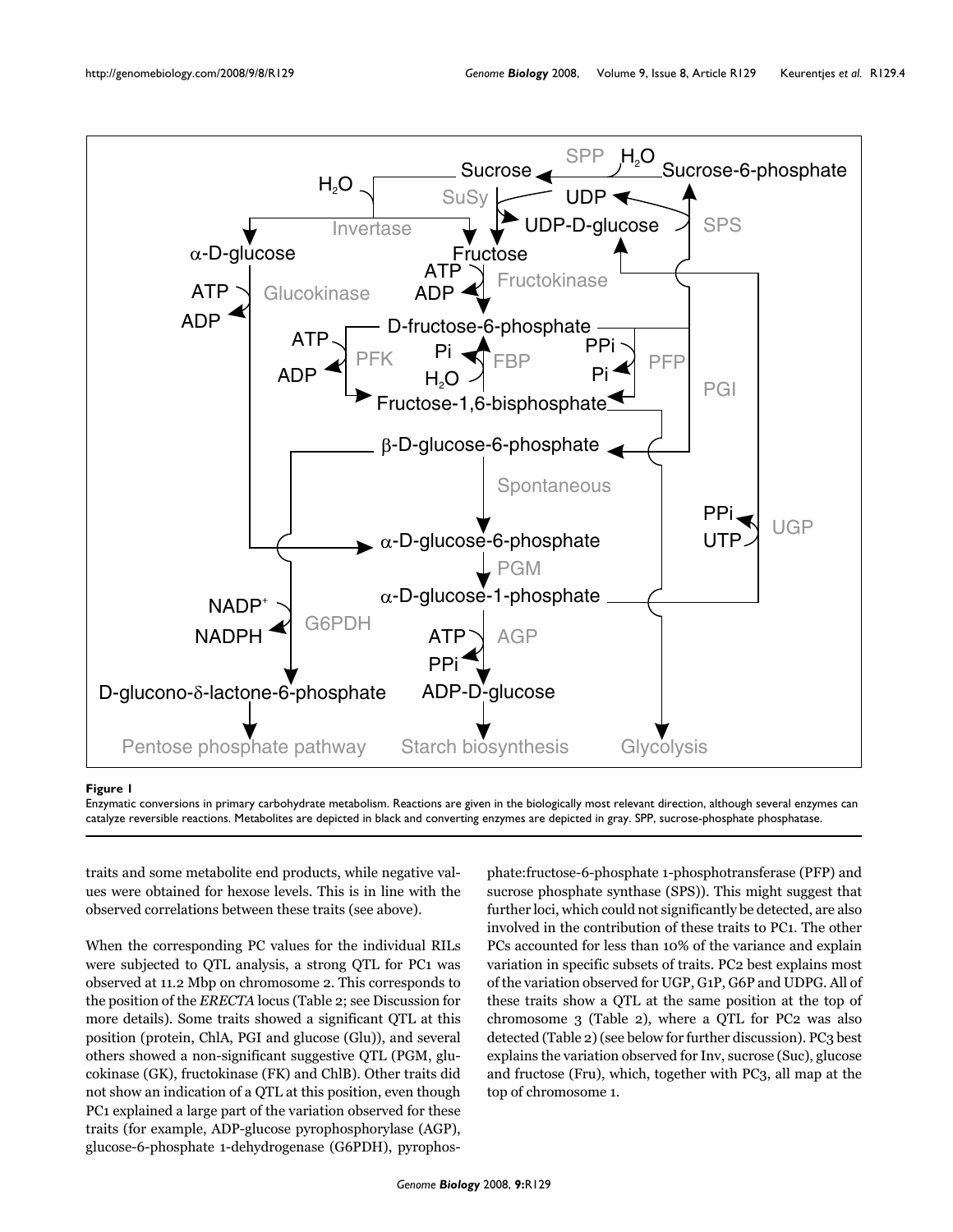# <span id="page-4-0"></span>**Table 1**

#### **Summation of enzymes and metabolites analyzed**

| Trait       | Full name                                                                        | Reaction                                                                                                        |
|-------------|----------------------------------------------------------------------------------|-----------------------------------------------------------------------------------------------------------------|
| <b>INV</b>  | Acid soluble invertase, vacuolar                                                 | Sucrose + $H_2O \rightarrow$<br>$\alpha$ -D-glucose + fructose                                                  |
| AGP         | ADP-glucose pyrophosphorylase                                                    | ADP-D-glucose + PPi $\rightarrow$<br>$\alpha$ -D-glucose-1-phosphate + ATP                                      |
| FBP         | Fructose-1,6-bisphosphate phosphatase, cytosolic isoform                         | Fructose-1,6-bisphosphate + $H_2O \rightarrow$<br>D-fructose-6-phosphate + Pi                                   |
| G6PDH       | Glucose-6-phosphate 1-dehydrogenase                                              | $\beta$ -D-glucose-6-phosphate + NADP+ $\rightarrow$<br>D-glucono- $\delta$ -lactone-6-phosphate + NADPH        |
| <b>PFK</b>  | ATP dependent phosphofructokinase                                                | D-fructose-6-phosphate + ATP $\rightarrow$<br>fructose-1,6-bisphosphate + ADP                                   |
| PFP         | Pyrophosphate: fructose-6-phosphate 1-phosphotransferase                         | D-fructose-6-phosphate + PPi $\rightarrow$<br>fructose-1,6-bisphosphate + Pi                                    |
| <b>PGM</b>  | Phosphoglucomutase                                                               | $\alpha$ -D-glucose-1-phosphate $\rightarrow$<br>$\alpha$ -D-glucose-6-phosphate                                |
| PGI         | Phosphoglucose isomerase, cytosolic and plastidial isoforms                      | D-fructose-6-phosphate $\rightarrow$<br>$\beta$ -D-glucose-6-phosphate                                          |
| <b>SPS</b>  | Sucrose phosphate synthase                                                       | D-fructose-6-phosphate + UDP-D-glucose $\rightarrow$<br>sucrose-6-phosphate + UDP                               |
| SuSy        | Sucrose synthase                                                                 | Sucrose + $UDP \rightarrow$<br>$UDP-D-glucose + fructose$                                                       |
| GK          | Glucokinase                                                                      | $\alpha$ -D-glucose + ATP $\rightarrow$<br>$\alpha$ -D-glucose-6-phosphate + ADP                                |
| FK.         | Fructokinase                                                                     | Fructose + $ATP \rightarrow$<br>D-fructose-6-phosphate + ADP                                                    |
| UGP         | UDP-glucose pyrophosphorylase                                                    | UDP-D-glucose + PPi $\rightarrow$<br>$\alpha$ -D-glucose-1-phosphate + UTP                                      |
| Rubisco     | Ribulose bisphosphate carboxylase/oxygenase, initial and upon maximum activation | $H_2O$ + CO <sub>2</sub> + D-ribulose-1,5-bisphosphate $\rightarrow$<br>2 3-phosphoglycerate + 2 H <sup>+</sup> |
| Protein     | Total protein content                                                            |                                                                                                                 |
| ChIA        | Chlorophyl A                                                                     |                                                                                                                 |
| ChIB        | Chlorophyl B                                                                     |                                                                                                                 |
| AA          | Total amino acids                                                                |                                                                                                                 |
| Starch      | Starch                                                                           |                                                                                                                 |
| Suc         | Sucrose                                                                          |                                                                                                                 |
| Glu         | Glucose                                                                          |                                                                                                                 |
| Fru         | Fructose                                                                         |                                                                                                                 |
| GIP         | $\alpha$ -D-glucose-1-phosphate                                                  |                                                                                                                 |
| G6P         | $\alpha$ -D-glucose-6-phosphate                                                  |                                                                                                                 |
| <b>UDPG</b> | UDP-D-glucose                                                                    |                                                                                                                 |

Reactions are given in the direction as they were assayed although several enzymes can also catalyze the reversible reactions.

# **Relationship between structural gene location and enzyme activity QTLs**

The structural genes for almost all of the enzymes in primary carbohydrate metabolism have been identified in *Arabidopsis*. As noted in the introduction, in most cases multiple genes have been annotated. This redundancy possibly results from a number of genome duplications during the evolutionary history of *Arabidopsis*, as well as some local tandem duplications [4]. For many, two or more genes are needed to encode

enzymes in different subcellular compartments, and more to account for tissue, developmental or environmental differences in activity. However, it should be noted that many of the annotations are based on homology with genes with known biological activity from other organisms, and experimental evidence for biological activity exists for only a limited number of genes. Furthermore, homologous and paralogous genes might have lost or modified their functions, and/or their expression patterns might have changed.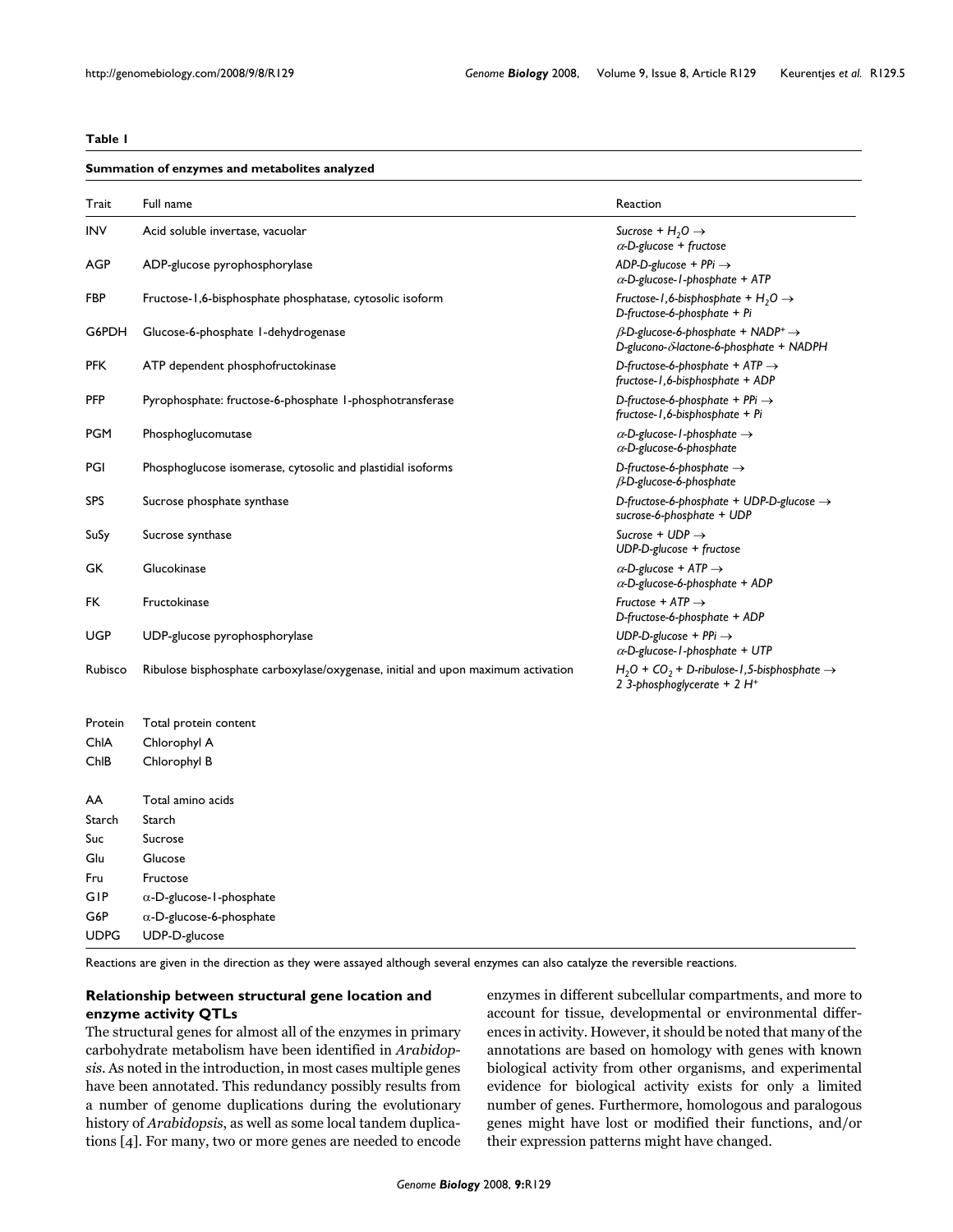# <span id="page-5-0"></span>**Table 2**

# **Genetic analyses of analyzed traits**

|                 |                |                         |          |           |            |         | Log <sub>2</sub> (A/B) |
|-----------------|----------------|-------------------------|----------|-----------|------------|---------|------------------------|
| Trait           | H <sup>2</sup> | Chr.                    | Mb       | LOD       | %Expl. Var | QTL     | Parents                |
| $\mathsf{Inv}$  | 0.19           | $\mathbf{I}$            | 4.1      | 5.3       | 13.7       | $-0.32$ | $-0.13$                |
| AGP             | 0.42           | 4                       | 12.4     | 3.1       | $8.0\,$    | 0.19    | $-0.02$                |
| FBP             | 0.26           | 5                       | 14.0     | 3.5       | 9.6        | $-0.33$ | $-1.00$                |
| G6PDH           | 0.37           |                         |          |           |            |         | $-0.94$                |
| PFK             | 0.33           |                         |          |           |            |         | $-0.38$                |
| PFP             | 0.70           |                         |          |           |            |         | 0.36                   |
| PGM             | 0.90           | $\mathsf{I}$            | 26.9     | 16.0      | 17.5       | 0.42    | $-0.37$                |
|                 |                | 5                       | 20.9     | 36.4      | 56.3       | $-0.78$ |                        |
| PGI(Cyt)        | 0.71           | T                       | 16.8     | 3.1       | $6.8\,$    | 0.18    | 0.35                   |
|                 |                | $\overline{2}$          | 11.2     | 5.4       | 12.7       | 0.24    |                        |
|                 |                | 5                       | $17.2\,$ | $4.0\,$   | 8.9        | 0.22    |                        |
| PGI(Pla)        | 0.11           | 5                       | 16.7     | 3.1       | 8.4        | $-0.20$ | 0.33                   |
| PGI(Tot)        | 0.06           | $\mathbf{I}$            | 14.9     | 3.2       | $8.8\,$    | 0.13    | 0.34                   |
| SPS             | 0.41           | 5                       | $7.0$    | $6.4\,$   | 18.0       | 0.27    | 0.36                   |
| SuSy            | 0.25           |                         |          |           |            |         | 0.07                   |
| ${\sf GK}$      | 0.28           |                         |          |           |            |         | ${\sf ND}$             |
| <b>FK</b>       | 0.21           | 5                       | 16.6     | 3.6       | 9.4        | $-0.44$ | ND                     |
| <b>UGP</b>      | 0.51           | 3                       | $0.8\,$  | 17.1      | 37.8       | $-0.40$ | 0.12                   |
|                 |                | 5                       | 5.2      | 5.1       | 9.3        | 0.20    |                        |
| Rubisco (Ini)   | 0.16           |                         |          |           |            |         | 0.16                   |
| Rubisco (Max)   | 0.23           | 3                       | 20.5     | 3.1       | 9.0        | 0.19    | 0.21                   |
| Rubisco (Ratio) | 0.08           |                         |          |           |            |         | $-0.50$                |
| Protein         | 0.81           | $\mathbf{2}$            | 12.9     | 3.2       | 7.6        | 0.16    | 0.35                   |
|                 |                | 3                       | 7.4      | 3.2       | $7.6$      | 0.12    |                        |
| ChIA            | 0.63           | $\mathbf{2}$            | 11.2     | 3.7       | 7.4        | 0.11    | 0.43                   |
|                 |                | 3                       | 0.3      | 3.4       | $6.8\,$    | 0.11    |                        |
|                 |                | $\overline{\mathbf{4}}$ | 10.6     | 3.4       | $6.7\,$    | 0.11    |                        |
|                 |                | 5                       | 1.7      | 3.8       | 7.6        | 0.12    |                        |
| ChIB            | 0.37           |                         |          |           |            |         | 0.32                   |
| AA              | 0.62           | $\mathbf{2}$            | 8.5      | 5.3       | 8.9        | $-0.14$ | $-0.53$                |
|                 |                | 2                       | 16.2     | 3.9       | 6.2        | $-0.12$ |                        |
|                 |                | 3                       | 0.3      | 4.7       | 7.5        | 0.12    |                        |
|                 |                | $\overline{\mathbf{4}}$ | 13.9     | 5.1       | $8.6\,$    | $-0.13$ |                        |
|                 |                | 5                       | 14.0     | 4.1       | $6.6\,$    | $-0.11$ |                        |
| Starch          | 0.45           |                         |          |           |            |         | $-0.04$                |
| Suc             | 0.34           | 3                       | 15.6     | 3.4       | 8.5        | $-0.13$ | 0.39                   |
|                 |                | 3                       | 23.3     | 5.8       | 15.1       | 0.17    |                        |
| Glu             | 0.70           | $\mathbf{I}$            | 4.9      | $\bf 8.5$ | 19.2       | $-0.28$ | 0.10                   |
|                 |                | $\mathbf{2}$            | 11.2     | 4.4       | 9.1        | $-0.18$ |                        |
|                 |                | 3                       | 13.0     | 5.8       | 13.8       | $-0.27$ |                        |
| Fru             | 0.49           | $\mathbf{I}$            | $5.4\,$  | $5.0\,$   | 10.9       | $-0.20$ | 0.03                   |
|                 |                | 3                       | 7.9      | $11.7$    | 27.5       | 0.34    |                        |
|                 |                | 3                       | 13.0     | $6.2\,$   | 15.3       | $-0.28$ |                        |
|                 |                |                         |          |           |            |         |                        |
| GIP             | 0.47           | 3                       | 0.3      | 4.5       | $ 2.1$     | $-0.33$ | $-0.56$                |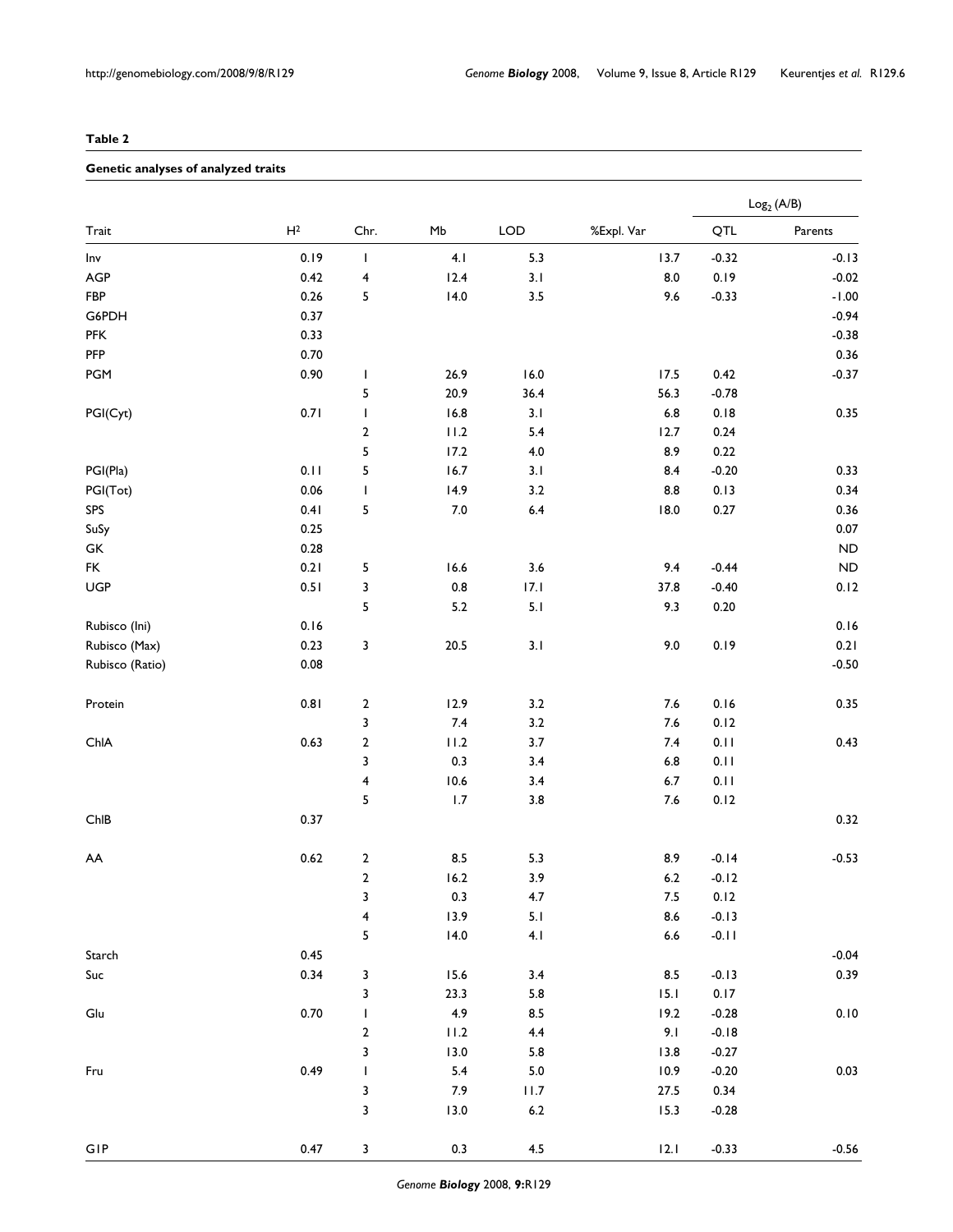| $\mathbf{v}$<br>$\overline{\phantom{a}}$ |      |                |      |      |      |         |         |  |
|------------------------------------------|------|----------------|------|------|------|---------|---------|--|
| Genetic analyses of analyzed traits      |      |                |      |      |      |         |         |  |
|                                          |      | 5              | 7.2  | 3.3  | 8.8  | 0.28    |         |  |
| G6P                                      | 0.39 | 3              | 1.3  | 4.0  | 13.0 | $-0.37$ | $-0.38$ |  |
| <b>UDPG</b>                              | 0.43 | 3              | 0.8  | 35.9 | 64.9 | $-0.58$ | $-0.71$ |  |
| PCI                                      |      | $\overline{2}$ | 11.2 | 4.7  | 11.6 | 1.05    |         |  |
| PC <sub>2</sub>                          |      | 3              | 0.3  | 28.2 | 54.6 | $-2.48$ |         |  |
| PC3                                      |      |                | 4.4  | 4.7  | 13.0 | $-1.17$ |         |  |
| PC4                                      |      |                |      |      |      |         |         |  |
| PC <sub>5</sub>                          |      | 5              | 8.6  | 4.1  | 11.9 | $-1.00$ |         |  |
| PC <sub>6</sub>                          |      | 3              | 7.0  | 7.1  | 19.0 | 1.87    |         |  |
| PC7                                      |      | 5              | 18.2 | 10.8 | 28.5 | $-1.56$ |         |  |
| PC8                                      |      | 5              | 1.3  | 4.2  | 11.9 | 1.21    |         |  |

#### **Table 2** *(Continued)*

The second to eighth columns represent, respectively, the heritability for trait values within the RIL population (H2), the chromosome number on which a QTL was detected (Chr.), the position of the QTL on the chromosome in Mbp (Mb), the LOD score, percentage of the total variance explained (%Expl. Var) and effect of the QTL and the parental genotype on trait values (Log<sub>2</sub> A/B; A = Ler, B = Cvi). A principle components analysis was also performed (PC1-8, principal components 1-8; for more details see Table 3).

Several cases were found where the position of structural genes co-locates with QTLs for activity of the enzymes that they encode (Figure [2](#page-7-0); Table S1 in Additional data file 1). Examples include individual family members for INV, PGI and SPS, and two family members for PGM and UGP. Colocation indicates that the observed variation in enzyme activity may be due to polymorphisms in the encoding structural genes. Polymorphisms could affect: the coding region of genes leading to an alteration of the specific activity or stability of the resulting protein; or promoter regions that affect transcription efficiency and subsequently protein levels. In the former case the changes of activity should be independent of changes of the transcript levels, whereas in the latter case they will be accompanied by qualitatively similar changes of transcript levels.

# **Relationship between transcript levels and enzyme activity**

To distinguish between these possibilities, we analyzed the transcript levels of all of the putative structural genes. Samples of the biological material that was used to assay the enzyme activities were analyzed on full genome arrays [43]; signal intensities for each RIL were used to calculate the correlation coefficient between individual transcript levels and enzyme activities, and signal ratios of pairs of RILs on the same slide were used for QTL analyses.

In general, there was only a weak to medium correlation between enzyme activities and the transcript levels of the putative structural genes (Table S1 in Additional data file 1; see below for a discussion of possible reasons). However, very strong positive correlations were found for PGM activity/ At5g51820 transcript (*p* < E-23), UGP activity/At3g03250 transcript ( $p < E$ -07) and UGP activity/At5g17310 transcript (*p* < E-06). Further significant positive correlations (*p* < E-04) were found for G6PDH activity/At1g24280 transcript,

PFP activity/At1g76550 transcript and PGI activity/ At4g25220 transcript and, at a lower significance level (*p* < E-02), for INV activity/At1g12240 transcript, AGP activity/ At1g74910 transcript, AGP activity/At5g19220 transcript, ATP dependent phosphofructokinase (PFK) activity/ At4g26270 transcript, cytosolic PGI activity/At5g42740 transcript, and SPS activity/At5g20280 transcript). Weak but significant negative correlations were found for AGP activity/ At3g03250 transcript and AGP activity/At5g17310 transcript).

Structural genes co-locate with enzyme activity QTLs in the three cases where the activity/transcript correlation was highest (PGM activity/At5g51820 transcript, UGP activity/ At3g03259 transcript and UGP activity/At5g17310 transcript), and in some of the cases where the activity/transcript correlations were weaker (INV activity/At1g12240 transcript, cytosolic PGI activity/At5g42740 transcript, SPS activity/ At5g20280 transcript). This indicates that part of the variation in enzyme activity can be explained by differential expression of structural genes. This interpretation is further supported by the fact that structural gene transcript levels correlated positively with enzyme activities in almost all of the above examples. The only exception was a small and nonsignificant negative correlation of PGM activity and At1g70820 transcript (see below for further discussion). Negative correlations could possibly result from temporal shifts in transcription and translation - for example, in genes showing circadian or diurnal rhythms - although other explanations are also possible (see Discussion).

For all enzymes, except UGP (where transcripts of both family members were anyway strongly correlated with enzyme activity), a better correlation was observed between a limited number of individual gene family members than for the family as a whole (Table S1 in Additional data file 1). This might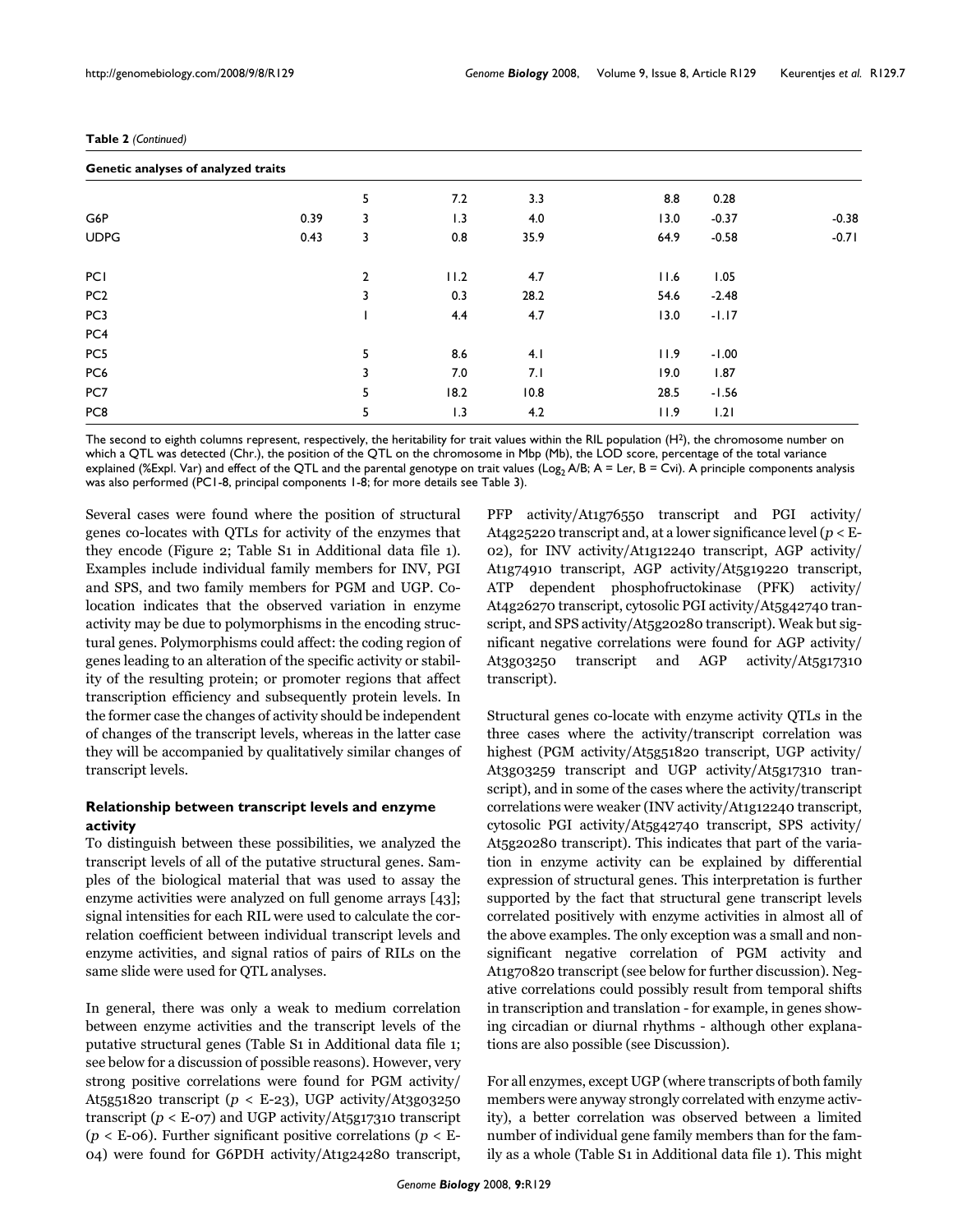<span id="page-7-0"></span>

Heatmap of QTL profiles of each analyzed trait. Color intensities represent LOD scores. Positive effect loci are projected in blue and negative effect loci in red. Significantly detected QTLs are boxed. Chromosomal borders are indicated by vertical shaded lines and the position of structural genes for the enzyme by triangles. Transcriptional regulation of structural genes is indicated by different colors of the triangles: green, local eQTL; yellow, distant eQTL; white, no eQTLs detected or gene not analyzed. AA, total amino acids; Cyt, cytosolic; Ini, initial; Max, maximum; Pla, plastidial; Tot, total.

partly be explained by the aforementioned temporal and spatial specificity of gene expression. Including non-additively acting genes in the analysis therefore introduces more noise, masking the effects of informative genes.

#### **Relationship between eQTLs and enzyme activity**

As a next step we subjected the observed transcript levels of the structural genes to QTL analysis. For each encoded enzyme; we found significant QTLs for at least one of the encoding structural genes (eQTLs; Table S1 in Additional data file 1). Some of the eQTLs co-locate with their structural gene (local regulation) and others do not (distant regulation). Locally observed eQTLs indicate that regulation occurs *in cis*,

whereas distant eQTLs suggests regulation to occur *in trans* [44].

Examples of strong local regulation of transcription include UGP (At3g03250), PGM (At5g51820), PFK (At5g03300), and hexokinase (At1g50460). As already noted, the transcript levels for several of these genes correlated positively with enzyme activity. Moreover, in many cases there was a co-location between strong local transcriptional regulation of structural genes and a QTL for the activity of the encoded enzyme (for example, UGP (At3g03250), PGM (At1g70820 and At5g51820), SPS (At5g20280), and INV (At1g12240)). These findings again suggest that *cis*-regulatory variation in expression of structural genes contributes to the observed variation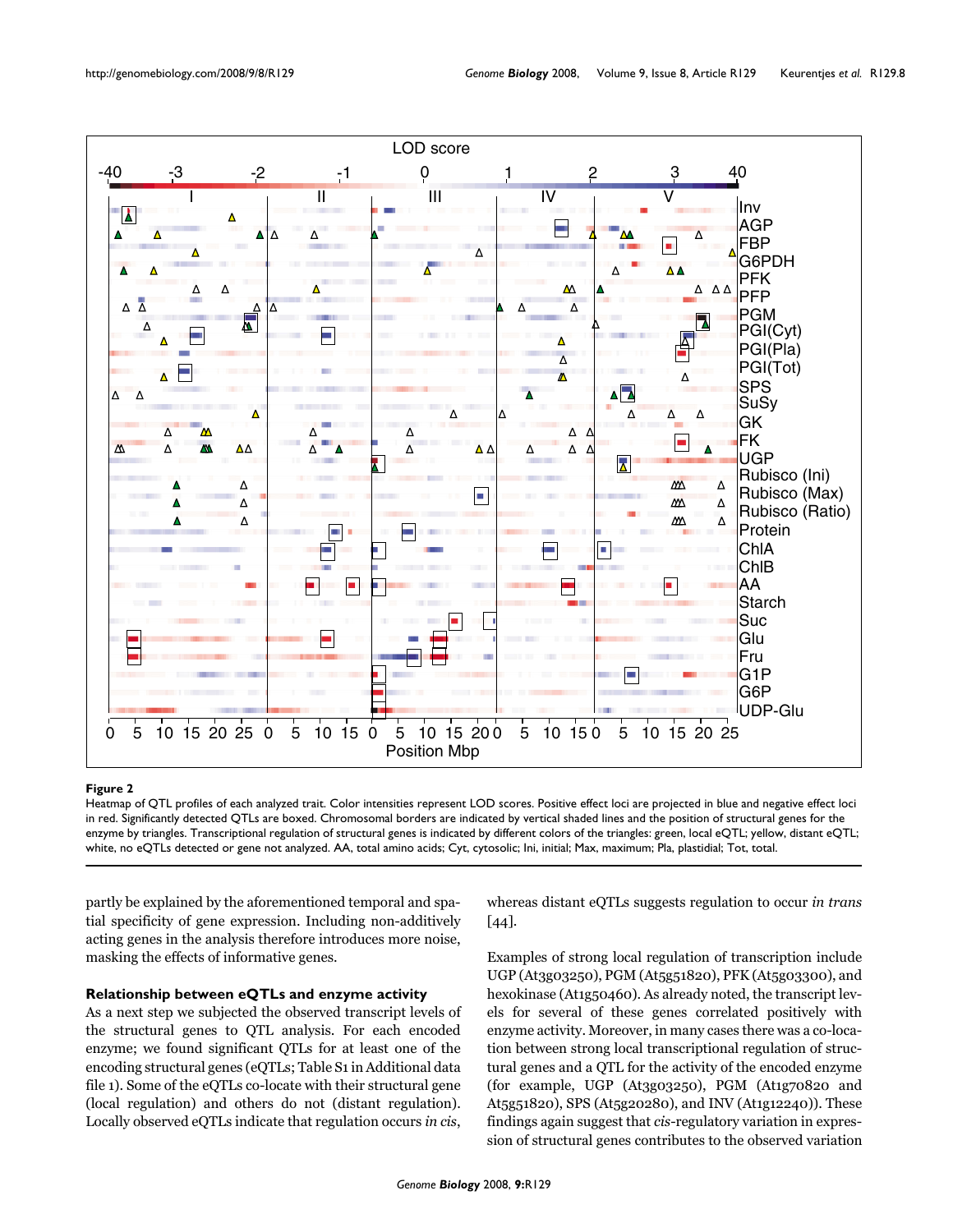<span id="page-8-0"></span>

QTL co-location network of analyzed genes, enzymes and metabolites. Edges between genes and enzymes represent: solid, position of structural gene colocating with enzyme activity QTL; dashed, *cis*-eQTL co-locating with enzyme activity QTL; dotted, *trans*-eQTL co-locating with enzyme activity QTL. Edges between enzymes and metabolites represent: solid, enzyme activity QTL co-locating with metabolite content QTL; dashed, enzymes connected to their substrate and/or product metabolites. Solid edges within planes connect traits with co-locating QTLs. Co-location was defined as an overlap in 2 Mbp QTL support intervals. AA, total amino acids; cyt, cytosolic; pla, plastidial.

in enzyme activity. The only exception was a structural gene for UGP (At5g17310), which showed strong distant transcriptional regulation by a locus close to the structural gene for the other UGP family member.

In other cases, we found significant eQTLs for structural genes that did not co-locate with QTLs for enzyme activity, but for which a significant correlation was observed between the corresponding enzyme activity and the transcript levels of these genes. This is illustrated by cytosolic PGI. A QTL for PGI activity co-locates with a *trans*-acting eQTL (at 11.2 Mbp on chromosome 2) for a PGI structural gene on chromosome 4 (At4g25220) (Table S1 in Additional data file 1). This was the PGI gene family member whose transcripts showed the highest correlation with PGI activity. In such cases, *trans*-acting regulatory variation in structural gene transcription explains observed variation in enzyme activity.

In other cases, the enzyme activity QTL co-located with a structural gene for that enzyme, but no eQTL was found. This is illustrated by PGM and PGI. For each of these enzymes, one of their structural genes co-located with a QTL for the encoding enzyme activity (that is, At1g70730, PGM; At5g42740, cytosolic PGI), but no significant eQTL was observed at this position. This combination indicates that a change in the translation rate of the transcript, the stability of the protein, or the properties of the encoded protein is responsible for the variation in activity.

Finally, cases were found in which significant locally or distantly acting eQTLs for structural genes were detected, without coinciding positions of genes and activity QTLs or colocating (e)QTLs, and for which there was no significant correlation between transcript level and enzyme activity. These findings might suggest that not all annotated genes actually make a measurable contribution to the observed activity of the putatively encoded enzyme (for possible reasons, see Discussion).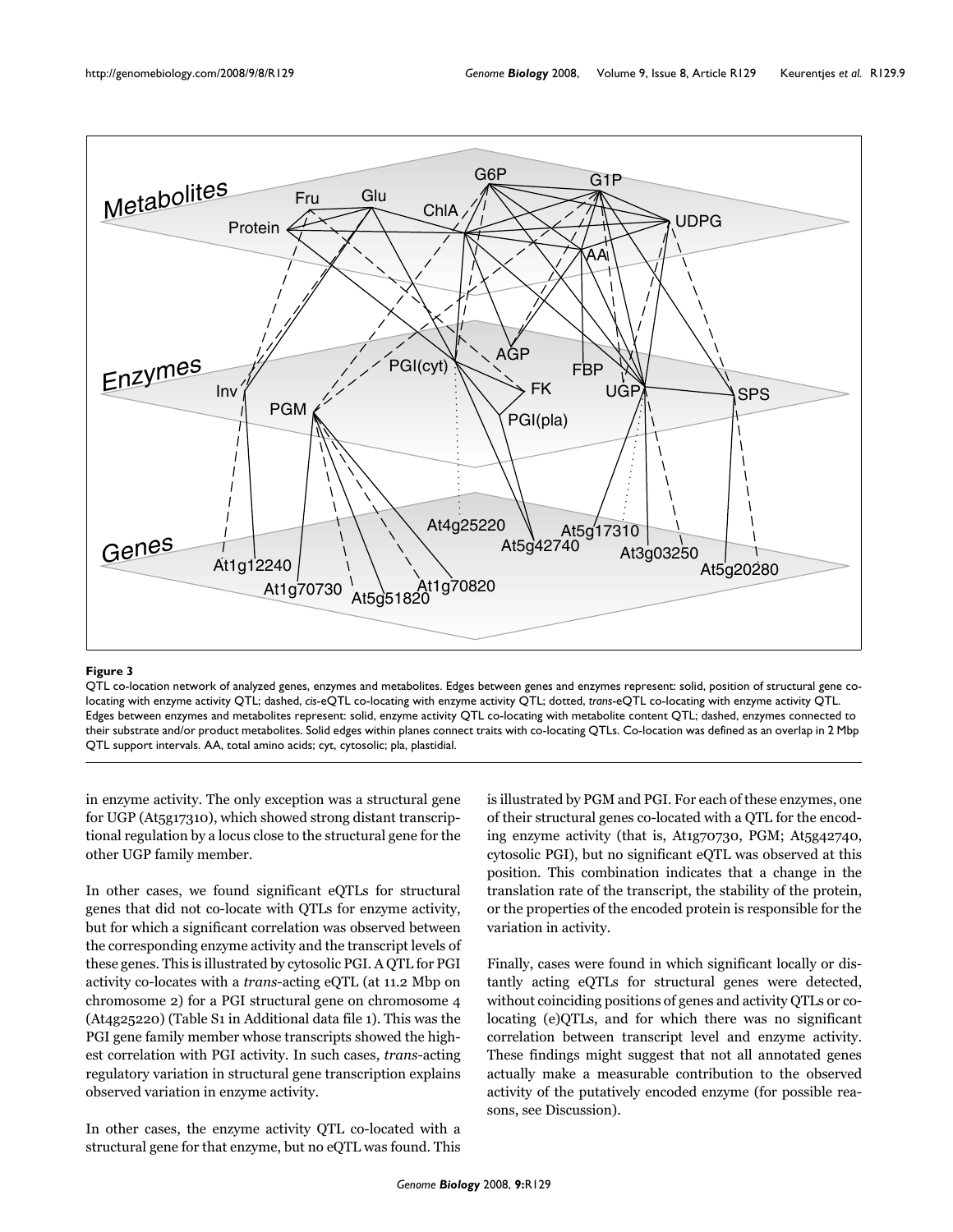

Correlation matrix of analyzed enzymes and metabolites. Values and shading intensities represent spearman rank correlation coefficients between two traits. Values in bold face are significant at a Bonferroni corrected *p*-value of 1.00E-5. AA, total amino acids; Cyt, cytosolic; Ini, initial; Max, maximum; Pla, plastidial; Tot, total.

# **Relationship between eQTLs and principle components**

We also calculated QTLs for PC1-PC8 (Tables [2](#page-5-0) and [3](#page-10-0)), and compared their location and the eQTLs of the structural genes for enzymes (Table S1 in Additional data file 1). Whilst PC1 seems to be independent of variation in structural genes for individual enzymes, most other PCs can be explained by variation in such genes. PC2 maps at the position of At3g03250, a strong *cis*-regulated structural gene encoding UGP; a QTL for PC3 co-locates with a *cis*-regulated gene for INV (At1g12240), PC5 with a *cis*-regulated gene for SPS (At5g20280) and PC7 maps at the position of a *cis*-regulated PGM encoding gene (At5g51820) (Table [2](#page-5-0); Table S1 in Additional data file 1). This matches the pattern noted above, in which PC1 captures a set of broad changes in metabolism, and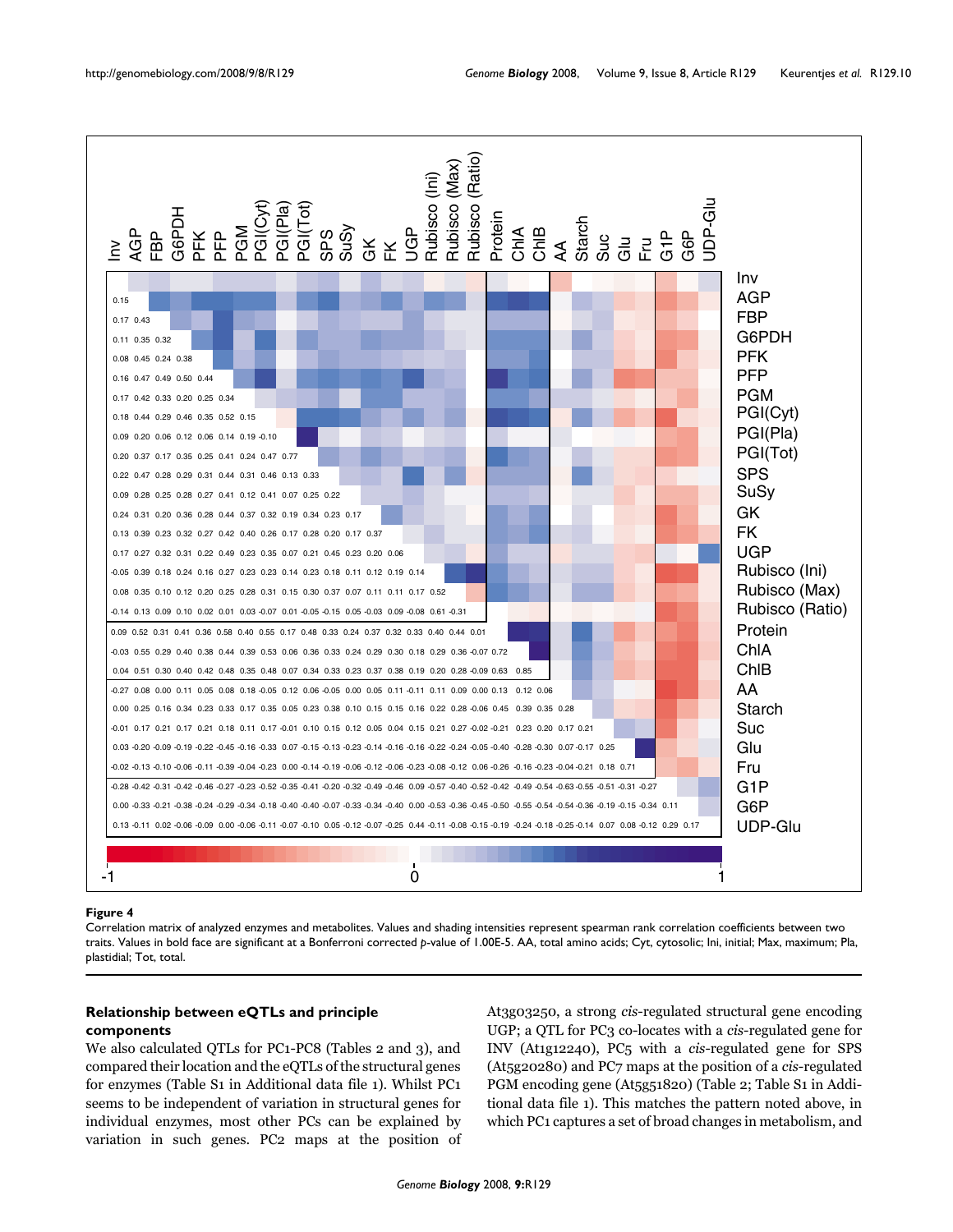# <span id="page-10-0"></span>**Table 3**

|  | Principal component analysis |  |
|--|------------------------------|--|
|--|------------------------------|--|

|                               | Total | PCI     | PC <sub>2</sub> | PC3     | PC4     | PC <sub>5</sub> | PC <sub>6</sub> | PC7     | PC8     |
|-------------------------------|-------|---------|-----------------|---------|---------|-----------------|-----------------|---------|---------|
| Inv                           | 0.44  | 0.22    | 0.27            | 0.41    | $-0.24$ | 0.06            | 0.26            | $-0.17$ | $-0.01$ |
| <b>AGP</b>                    | 0.64  | 0.78    | 0.06            | 0.10    | $-0.05$ | 0.09            | $-0.01$         | 0.03    | 0.05    |
| <b>FBP</b>                    | 0.53  | 0.48    | 0.21            | 0.15    | $-0.04$ | 0.17            | 0.22            | 0.31    | $-0.24$ |
| G6PDH                         | 0.59  | 0.70    | $-0.11$         | 0.09    | $-0.06$ | 0.23            | 0.09            | $-0.14$ | $-0.10$ |
| <b>PFK</b>                    | 0.42  | 0.56    | 0.02            | $-0.04$ | 0.04    | 0.00            | 0.28            | $-0.15$ | $-0.08$ |
| <b>PFP</b>                    | 0.82  | 0.83    | 0.21            | $-0.06$ | $-0.11$ | 0.03            | $-0.05$         | 0.13    | $-0.21$ |
| <b>PGM</b>                    | 0.65  | 0.54    | 0.04            | 0.15    | $-0.19$ | 0.09            | $-0.02$         | 0.49    | 0.20    |
| PGI(Cyt)                      | 0.70  | 0.76    | 0.12            | $-0.09$ | 0.01    | $-0.08$         | 0.13            | $-0.25$ | $-0.10$ |
| PGI(Pla)                      | 0.84  | 0.33    | $-0.11$         | 0.30    | $-0.54$ | $-0.19$         | $-0.54$         | $-0.06$ | 0.01    |
| PGI(Tot)                      | 0.89  | 0.71    | $-0.04$         | 0.16    | $-0.38$ | $-0.22$         | $-0.34$         | $-0.23$ | $-0.01$ |
| <b>SPS</b>                    | 0.58  | 0.65    | 0.30            | 0.11    | 0.07    | $-0.15$         | $-0.13$         | $-0.04$ | $-0.06$ |
| SuSy                          | 0.35  | 0.45    | 0.14            | $-0.01$ | $-0.12$ | $-0.01$         | 0.15            | $-0.05$ | $-0.30$ |
| GK                            | 0.51  | 0.60    | 0.02            | 0.02    | $-0.31$ | 0.04            | 0.17            | $-0.11$ | 0.06    |
| FK.                           | 0.54  | 0.49    | $-0.23$         | 0.06    | $-0.28$ | 0.15            | 0.17            | 0.31    | 0.13    |
| <b>UGP</b>                    | 0.72  | 0.51    | 0.57            | 0.16    | 0.25    | 0.05            | $-0.18$         | 0.08    | $-0.04$ |
| Rubisco (Ini)                 | 0.91  | 0.51    | $-0.20$         | 0.10    | 0.33    | 0.53            | $-0.41$         | $-0.16$ | 0.13    |
| Rubisco (Max)                 | 0.73  | 0.54    | 0.01            | 0.07    | 0.40    | $-0.29$         | $-0.37$         | $-0.10$ | 0.21    |
| Rubisco (Ratio)               | 0.93  | 0.09    | $-0.24$         | 0.05    | 0.02    | 0.91            | $-0.10$         | $-0.10$ | $-0.03$ |
| ChIA                          | 0.83  | 0.73    | $-0.24$         | $-0.14$ | 0.20    | $-0.15$         | 0.25            | $-0.02$ | 0.32    |
| ChIB                          | 0.78  | 0.68    | $-0.19$         | $-0.17$ | 0.11    | $-0.05$         | 0.36            | $-0.06$ | 0.33    |
| AA                            | 0.70  | 0.13    | $-0.52$         | $-0.01$ | 0.13    | $-0.08$         | $-0.25$         | 0.51    | $-0.26$ |
| Protein                       | 0.74  | 0.80    | $-0.13$         | $-0.10$ | 0.14    | $-0.10$         | 0.06            | 0.02    | 0.18    |
| Starch                        | 0.59  | 0.55    | $-0.25$         | 0.02    | 0.31    | $-0.18$         | $-0.10$         | 0.15    | $-0.25$ |
| $\operatorname{\mathsf{Suc}}$ | 0.70  | 0.24    | $-0.23$         | 0.50    | 0.48    | $-0.11$         | 0.19            | 0.02    | $-0.24$ |
| Glu                           | 0.86  | $-0.39$ | $-0.30$         | 0.78    | 0.01    | $-0.11$         | 0.06            | $-0.03$ | 0.00    |
| Fru                           | 0.79  | $-0.27$ | $-0.39$         | 0.68    | $-0.01$ | $-0.03$         | 0.22            | $-0.07$ | 0.23    |
| GIP                           | 0.69  | $-0.14$ | 0.57            | 0.13    | $-0.01$ | 0.04            | 0.00            | 0.39    | 0.43    |
| G6P                           | 0.48  | $-0.16$ | 0.54            | 0.22    | 0.09    | 0.02            | 0.23            | 0.01    | $-0.23$ |
| <b>UDPG</b>                   | 0.70  | $-0.13$ | 0.69            | 0.26    | 0.27    | 0.09            | $-0.19$         | $-0.07$ | 0.15    |
| % of variance                 | 67.82 | 28.25   | 9.08            | 6.64    | 5.47    | 5.36            | 5.25            | 4.00    | 3.77    |

Columns represent, respectively, the proportion of variance that could be explained by all components and by each component separately for the different traits analyzed. The last row represents the percentage of variance of all traits explained by all the components together, and by each separate component.

the minor PCs capture more specific sources of genetic variation.

#### **Epistatic interactions can explain residual variation**

Large residual fractions of variance could not be explained by detected QTLs (Table [2\)](#page-5-0). This might reflect the complex genetic regulation of primary carbohydrate metabolism by many QTLs, each with a relatively small effect, which fail to pass the QTL significance threshold. Segregation of these small-effect QTLs would, however, still contribute to transgression and to the large genetic variation that is observed. Moreover, estimates of individual QTL effects can be severely affected by epistatic interactions between loci [45].

To estimate the involvement of epistatic interactions we performed a genome-wide pair-wise analysis of all marker combinations for all traits and genes described in this study. We found evidence for multiple epistatic interactions for all traits and most genes (Table S2 in Additional data file 1). On average, 4.3 epistatic interactions were found per trait ranging from 1 (Glu) to 13 (Rubisco(ratio)). Although some markers are more frequently found in epistatic interaction pairs than others, ranging from 0-15, pairs are scattered over the genome (Figure S1 in Additional data file 2). Nonetheless, several instances were found where traits share epistatic locus pairs. Most prominent is an interaction between the tops of chromosomes 1 and 3, which was detected for several sugars (Suc, G1P and UDPG), structural components (ChlB, protein content, amino acids), the enzyme UGP and enzyme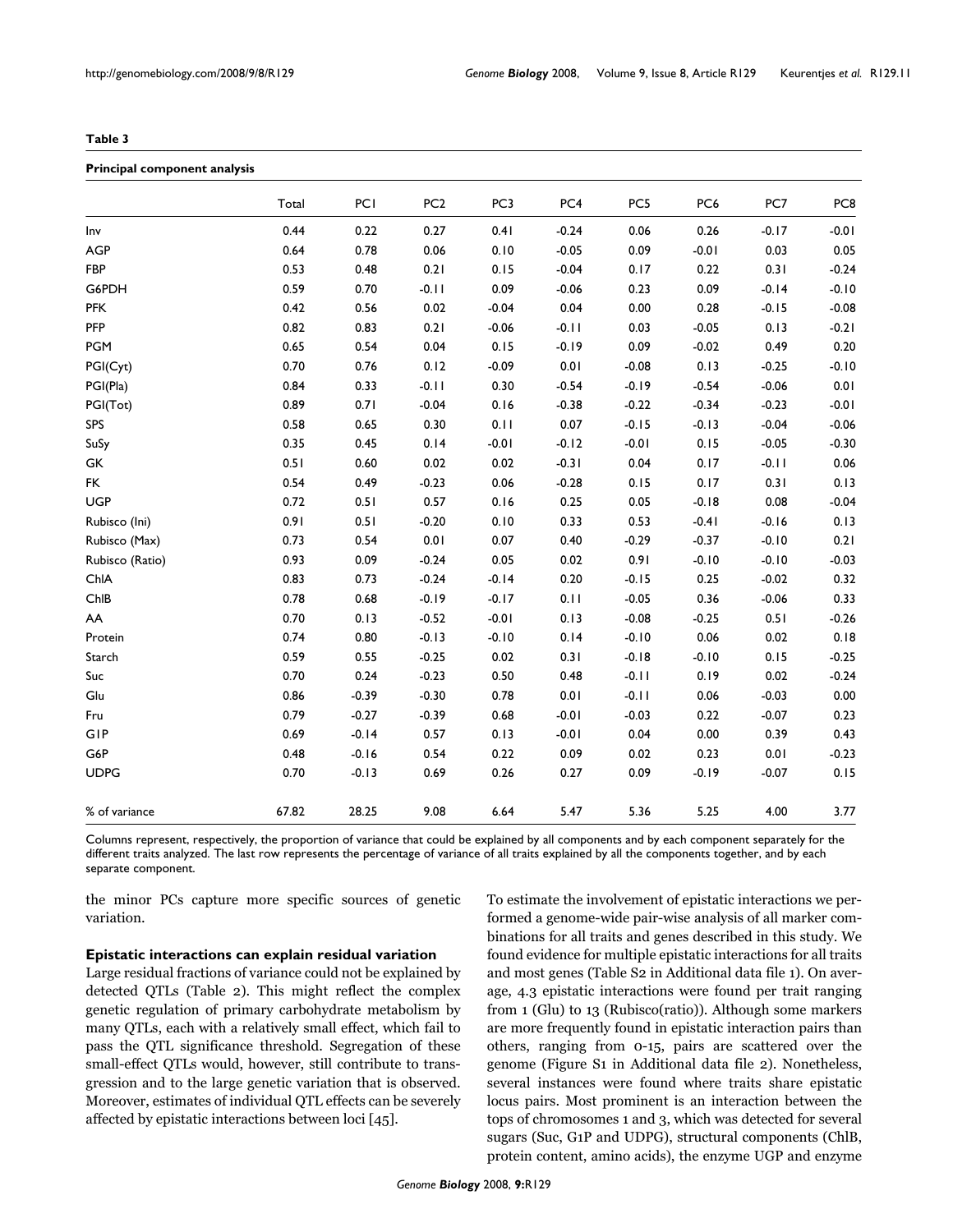encoding genes (UGP/At3g03250/At5g17310, GK/ At1g50460/At4g37840, FK/At1g06020, Sucrose synthase (SuSy)/At3g43190, PGM/At1g70820, AGP/At4g39210 and SPS/At4g10120) (Table S2 in Additional data file 1). Other examples of shared epistatic locus pairs include enzymes involved in the same pathway (SPS/UGP and AGP/PGM), related metabolites (UGP/G1P and ChlA/ChlB) or structural genes and their encoded enzyme activities or products (PGM/ At5g51820 and UDPG/At3g03250) (Table S2 in Additional data file 1). This co-location of epistatic loci might well explain why strong correlations between traits do not always coincide with co-locating QTLs, such as was observed for ChlA and ChlB. In addition, for a number of traits epistatically interacting loci were found even though no QTLs could be significantly detected (G6PDH, PFK, PFP, SuSy, GK, ChlB and starch). On the other hand, for a number of traits and genes QTLs were found to be involved in epistatic locus pairs (PGM, protein, G1P, UDPG; At1g30560, At3g03250, At5g03300, At5g17310, At5g51820 and At5g51830) (Table [2](#page-5-0); Tables S1 and S2 in Additional data file 1).

In several instances co-location could be observed between structural gene positions and epistatic loci for enzyme activities (AGP/At4g39210, Fructose-1,6-bisphosphate phosphatase, cytosolic isoform (FBP)/At3g54050, G6PDH/ At5g35790, PGI/At1g30560, GK and FK/At4g29130, Rubisco/At5g38410, At5g38420 and At5g38430; Tables S1 and S2 in Additional data file 1). For three of these genes (At1g30560, At4g39120 and At5g35790) *trans* eQTL(s) were found, while for the others no significant eQTL could be detected. None of the *trans*-acting eQTLs coincided with the second locus of the epistatic locus pair. Similarly, *cis*-acting epistatic loci affecting gene expression were found at the position of the affected genes (At1g05610, At1g16570, At3g43190, At3g54050, At5g03300, At5g51820, At5g51830, At5g64380). Here, *cis*-acting eQTLs were detected for three genes (At5g03300, At5g51820 and At5g51830) while *trans*acting eQTLs were detected for another three (At1g05610, At5g51820 and At5g64380). Again, none of the *trans*-acting eQTLs coincided with the second locus of the epistatic locus pair. For those eight genes for which no epistatic interactions could be detected, four did show a QTL (At1g43670, At1g66430, At1g73370 and At3g27300) and the other four did not (At3g20040, At5g37180, At5g48300 and At5g56630).

These results indicate that epistasis contributes heavily to the observed genetic variation and can explain the lack of colocating QTLs for highly correlated traits.

# **Different modes of action in the genetic control of enzymatic activity**

The strongest genetically controlled variation was found for PGM and UGP (see above). We therefore investigated the substrate and product levels for these two enzymes. When combined with the parallel analysis of enzyme activity and the

transcript levels of the structural genes, this offers the opportunity of gaining deeper insight into the mechanisms of genetic regulation at these specific sites in metabolism.

For PGM there are two highly significant activity QTLs, with opposite effects (Figure [5](#page-12-0)a). The first is a strong activity QTL for PGM at the lower arm of chromosome 5. This activity QTL co-locates with a structural gene for the plastidic PGM (At5g51820; *PGM1*) [46,47] and a strongly significant local eQTL. Lines that contain the L*er* allele at this locus have strongly increased PGM enzyme activity and *PGM1* transcript levels. The co-location of a structural gene, an activity QTL and an expression QTL and the similar direction of the additive effect of both QTLs strongly suggests that *cis*-regulatory variation in the expression of a structural gene is causal for the observed variation in enzyme activity. The second activity QTL for PGM is located on the lower arm of chromosome 1. Although it coincides with two putatively annotated structural genes for cytosolic isoforms of PGM (At1g70730 and At1g70820) [25], no eQTL was detected at this position for variation in transcript levels of At1g70730, and only a minor eQTL was detected for transcript level variation of At1g70820 with an opposite additive effect to the activity QTL. This indicates that this activity QTL is due to genetic variation that acts *in cis* downstream of the transcript level, for example, a change in the stability or specific activity of this PGM isoform.

PGM catalyzes the reversible interconversion of G1P and G6P. During photosynthesis this reaction operates in the direction of G1P formation, and is required in the cytosol for the synthesis of sucrose and in the plastid for the synthesis of starch. The levels of the substrate and product of PGM were not affected by the PGM-activity QTLs (Figure [5](#page-12-0)b). Although minor QTLs were detected for G1P and G6P content, these did not co-locate with QTLs for PGM activity, suggesting that the size of the hexose phosphate pool varies independently of flux rates, as catalyzed by PGM. However, it should also be noted that the pools of G1P and G6P are larger in the cytosol than the plastid [48,49]. As the strong PGM-activity QTL is due to the plastidic PGM, subcellular resolution might be needed to detect changes in the plastid pools that are masked by the larger pools in the cytosol.

A different picture emerged for UGP. This enzyme converts the reversible conversion of G1P and uridine-triphosphate into UDPG and pyrophosphate. UGP is restricted to the cytosol and during photosynthesis operates in the direction of UDPG formation, which is then converted to sucrose. The relationship between the genetic regulation of the two genes was more complicated than for PGM, and there was a strong co-regulation between UGP activity and the levels of G1P and, to a lesser degree, UDPG (Figure 6).

Two QTLs with opposite effects were detected for UGP activity, each of them co-locating with a putatively annotated structural gene (Figure 6a). The UGP-activity QTL at the top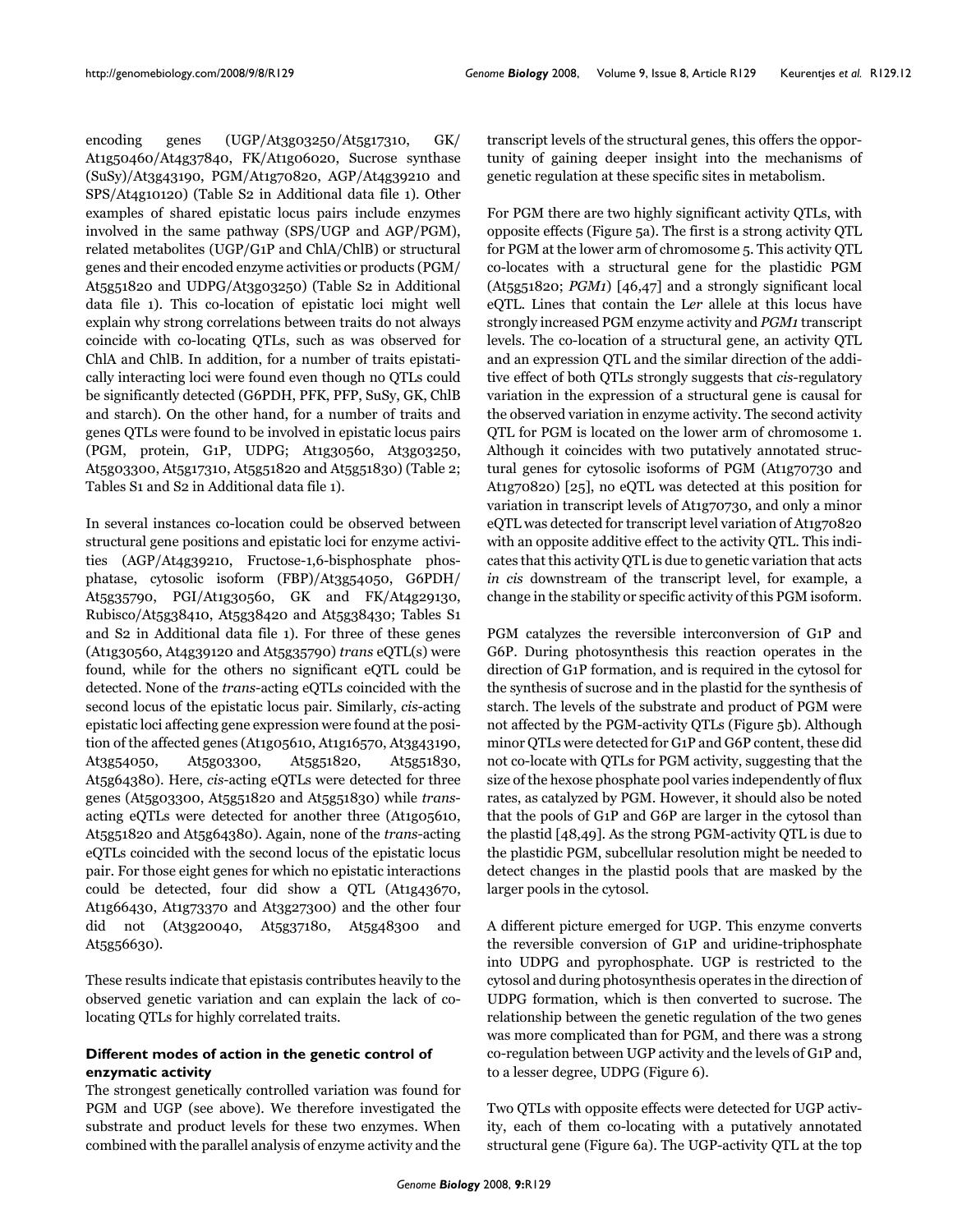<span id="page-12-0"></span>

QTL profiles and boxplots of PGM related traits. **(a)** LOD scores plotted against genomic position, the sign of the LOD score is determined by the direction of effect (+, L*er* > Cvi; -, L*er* < Cvi). Black solid line, PGM activity; black dotted line, G1P content; black dashed line, G6P content; gray solid line, At1g70820 expression level; gray dotted line, At5g51820 expression level. Shaded triangles indicate positions of structural genes: 1, At1g70820; 5, At5g51820. **(b)** Boxplots for four genotypic classes. Each class represents genotypic identical individuals for the two QTLs at chromosomes 1 and 5 (from left to right:  $A_1A_5$ ,  $A_1B_5$ ,  $B_1A_5$ ,  $B_1B_5$ ; A = Ler, B = Cvi). Boxplots show the median, interquartile range, outliers (circles) and extreme cases (asterisks) of individual variables. All traits are plotted in arbitrary units and ranged at similar scale by z-score standardization.

of chromosome 3 co-locates with the structural gene At3g03250 and with an eQTL for this gene, which has the same direction of effect as the QTL for activity. This suggests that *cis*-regulated differences in transcript levels of At3g03250 explain the variation in UGP activity. The second QTL for UGP activity presents a more complicated picture. It maps to the upper arm of chromosome 5, and co-locates with the structural gene At5g17310. However, no eQTL co-located at this position; instead, a highly significant *trans*-acting eQTL for the *UGP* gene At5g17310 was detected at the same position as the chromosome 3 UGP-activity QTL and the At3g03250 eQTL, and with the same direction of effect. This implies that the UGP-activity QTL at chromosome 5 cannot be explained by transcription differences of At5g17310, but might instead result from *cis* polymorphisms in the coding sequence leading to a lower UGP protein stability or specific activity in the Cvi allele compared to the L*er* allele. Further, transcript level differences of At5g17310 might contribute to the chromosome 3 UGP-activity QTL. Thus, even though the encoded enzyme of the Cvi allele of At5g17310 might have a lower specific activity than the L*er* allele, it is much more strongly transcribed in lines carrying the Cvi genotype at the chromosome 3 locus (Figure 6b).



#### Figure 6

QTL profiles and boxplots of UGP related traits. **(a)** LOD scores plotted against genomic position; the sign of the LOD score is determined by the direction of effect (+, L*er* > Cvi; -, L*er* < Cvi). Black solid line, UGP activity; black dotted line, UDPG content; black dashed line, G1P content; gray solid line At3g03250 expression level; gray dotted line, At5g17310 expression level. Shaded triangles indicate positions of structural genes: 3, At3g03250; 5, At5g17310. **(b)** Boxplots for four genotypic classes. Each class represents genotypic identical individuals for the two QTLs at chromosomes 3 and 5 (from left to right:  $A_3A_5$ ,  $A_3B_5$ ,  $B_3A_5$ ,  $B_3B_5$ ; A = Ler, B = Cvi). Boxplots show the median, interquartile range, outliers (circles) and extreme cases (asterisks) of individual variables. All traits are plotted in arbitrary units and ranged at similar scale by z-score standardization.

A strong QTL for both UDPG and G1P content was detected at the chromosome 3 locus (Figure 6a). Each metabolite showed the same direction of effect as the QTL for UGP activity and the eQTLs for gene transcript levels. The potential importance of the co-locating QTLs at the top of chromosome 3 for the At3g03250 and At5g17310 transcripts, UGPase activity, and the levels of UDPG and G1P is further indicated by the presence of a co-locating suggestive QTL for INV activity, and weak opposed QTLs for FK activity, and the levels of ChlA, ChlB, and amino acids (Figure [2\)](#page-7-0). This was one of the few examples where several QTLs co-localized. Others included a co-location of a structural gene for INV and its eQTL, a strong QTL for INV activity and weak QTLs with the same direction of effect for glucose and fructose at the top of chromosome 1. The latter are the products of the INV reaction, which converts sucrose to reducing sugars. This set of QTLs is captured as PC3 in the principle components analysis (Tables [2](#page-5-0) and [3](#page-10-0)).

# **Discussion**

**Natural variation in primary carbohydrate metabolism** Natural diversity provides a rich source of genetic perturbations. It has been effectively analyzed for carbohydrate metabolism by quantitative genetics in a number of studies in a variety of plant species [13,14,20,21,23,27,28,33,50-52].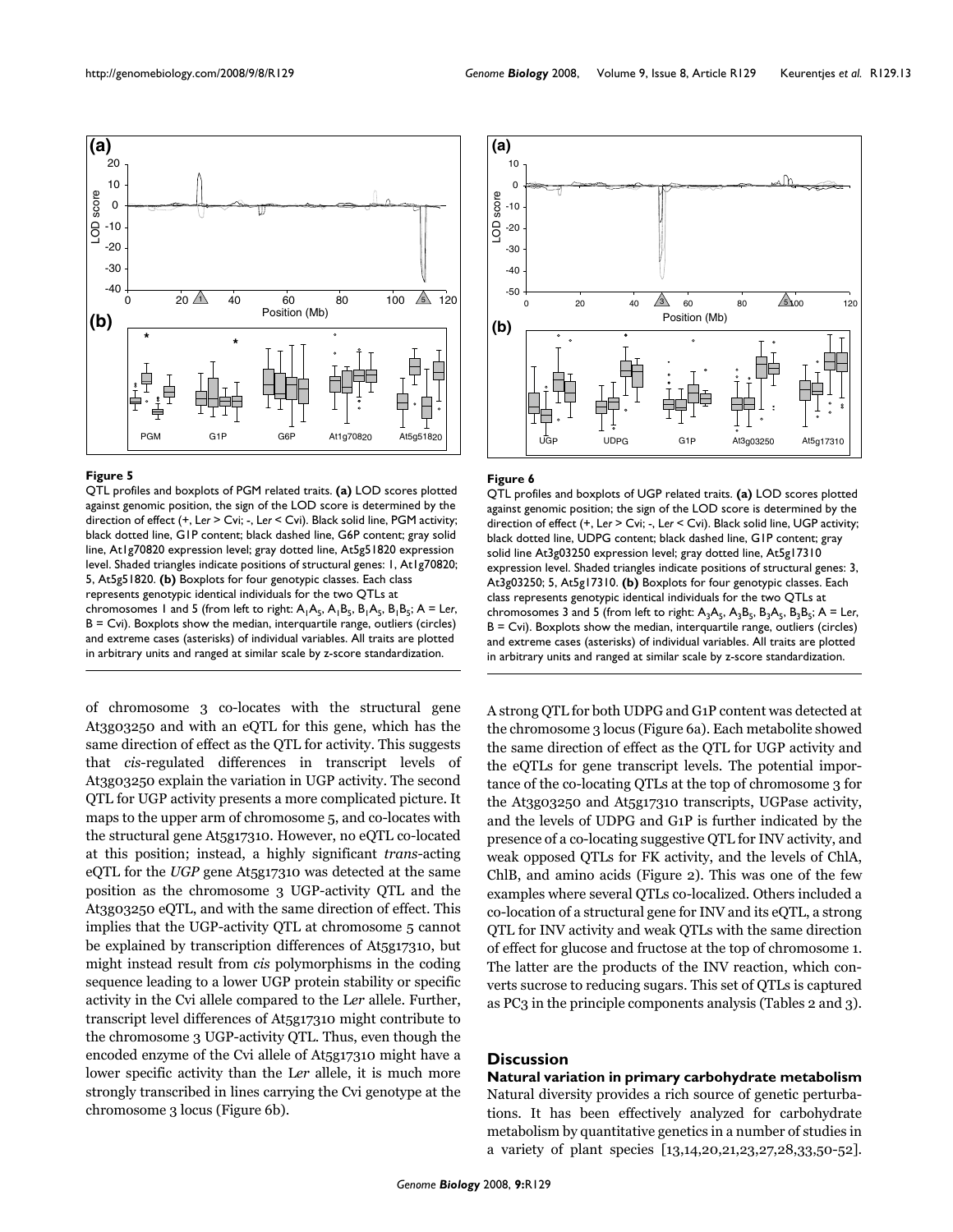However, most of these studies did not combine enzyme activity and metabolite level measurements, or incorporate transcription analysis of relevant genes. Here we present, for the first time, a comprehensive genetic analysis of all intermediate entities of the path from genotype to phenotype, including transcript levels, enzyme activities, and metabolite contents.

Our results reveal that there is extensive natural variation in primary carbohydrate metabolism in *Arabidopsis*. A substantial part of this variation was attributable to genetic regulation. In a relatively small RIL population, we were able to detect QTLs for most of the analyzed traits, including 15 QTLs for 10 of the 15 enzyme activities and 23 QTLs for 9 of the 11 metabolites analyzed in this study. Many of those QTLs could be explained by genetic variation in structural genes. Several other studies in *Arabidopsis* have also reported QTL analyses of carbohydrate metabolism traits in RIL populations [14,20- 22,26,32]. There is reasonable agreement between our studies and these earlier investigations, both with respect to general features and the location of QTLs for specific traits.

The largest-scale study of enzyme activity QTLs to date was a study of ten enzymes, including PGI, PGM and FBP in a Columbia (Col) × L*er* RIL population [14]. No QTL was found for FBP, in contrast to our findings. For PGI two QTLs were found, but at positions other than the three loci identified in our study. A single QTL for PGM on chromosome 5 co-located with one of the QTLs identified in our study. PGM activity was previously analyzed in the L*er* × Cvi population [21] and at least three QTLs were reported, of which two co-locate with the two QTLs found in our study. In another study [20], INV activity was analyzed in the *Ler* × Cvi population revealing several QTLs, one of which is confirmed in our analyses.

With respect to metabolite QTLs, amino acid content was analyzed in the Bayreuth-0 (Bay-0) × Shahdara (Sha) population [32]. As in our study, a large number of QTLs was detected. While a few of these are confirmed in our study, colocation was not found for the most significant QTLs in these two studies. The extracts used in the aforementioned study [32] were also analyzed for starch, glucose, fructose, and sucrose content [26]. Multiple QTLs were detected for each analyzed trait under the two different environmental conditions. QTLs for starch content were not detected in our study, possibly due to differences in sampling time point and growth stage. Multiple QTLs for glucose, fructose, and sucrose were detected in our study, but co-location with QTLs reported in [26] was only observed for the strongest QTL for glucose content on chromosome 1 and for a minor QTL for fructose content on chromosome 3. QTLs for glucose, fructose, sucrose, G1P and G6P were also detected by  $[22]$  in the Col  $\times$  Coimbra 24 (C24) RIL and near isogenic line populations but no colocation was found with QTLs in our study.

This lack of agreement might reflect genetic differences between the populations used and/or differences in developmental stage, timing of sampling, or environmental growth conditions. Earlier studies have shown that there are large differences in regulation of carbohydrate content when plants were grown under different nitrogen supply regimes [26,32]. Moreover, organ-specific regulation of enzyme activity has been reported [20,21]. These results illustrate that genetic regulation of primary carbohydrate metabolism is under spatial and temporal control involving a multitude of loci, which can be revealed depending on genotype, environment, development stages, and their mutual interactions.

There were large residual fractions of variance that could not be explained by detected QTLs, both in earlier studies and in our study. This might be due to sampling and analytical variation, and environmental and developmental differences between samples. It might also reflect the emerging picture that primary carbohydrate metabolism is subject to complex genetic regulation by many QTLs, and that many of these have a relatively small effect. Minor QTLs may fail to pass the QTL significance threshold. These minor small-effect QTLs in addition to extensive epistatic interactions may nevertheless collectively contribute to transgression and the large genetic variation that is observed. A genome-wide analysis of all marker-combinations provided evidence for multiple epistatic interactions for all traits and most of the genes that were investigated in the present study, indicating that epistasis contributes heavily to the observed genetic variation. Another indication of the complex regulation of primary carbohydrate metabolism is provided by the finding that specific QTLs were detected for most of the analyzed traits. In cases in which co-location of QTLs for different traits was observed, this might be due to the direct inter-dependence of the traits. For instance, UGP converts G1P into UDPG and all three traits map to a similar position on the genome. Another example is the co-location of QTLs for INV activity and glucose and fructose levels.

Despite the pattern of seemingly specific and independent regulation indicated by the position of the identified QTLs, there was a striking correlation pattern between many traits. Thus, positive correlations were observed between most enzyme activity levels, and between enzyme activities and the structural components, such as chlorophyll and protein contents. Weaker correlations were found between enzyme activities and some end products, such as sucrose, starch, and amino acids. Negative correlations were observed between enzyme activities and the more short-lived (see [49]) phosphorylated intermediates of carbohydrate metabolic pathways. These results suggest that, in addition to specific and independent regulation of metabolic pathways, a more general level of regulation is acting on carbohydrate metabolism.

This might be partly related to the growth and developmental status of the plant. To search for genetic factors that lead to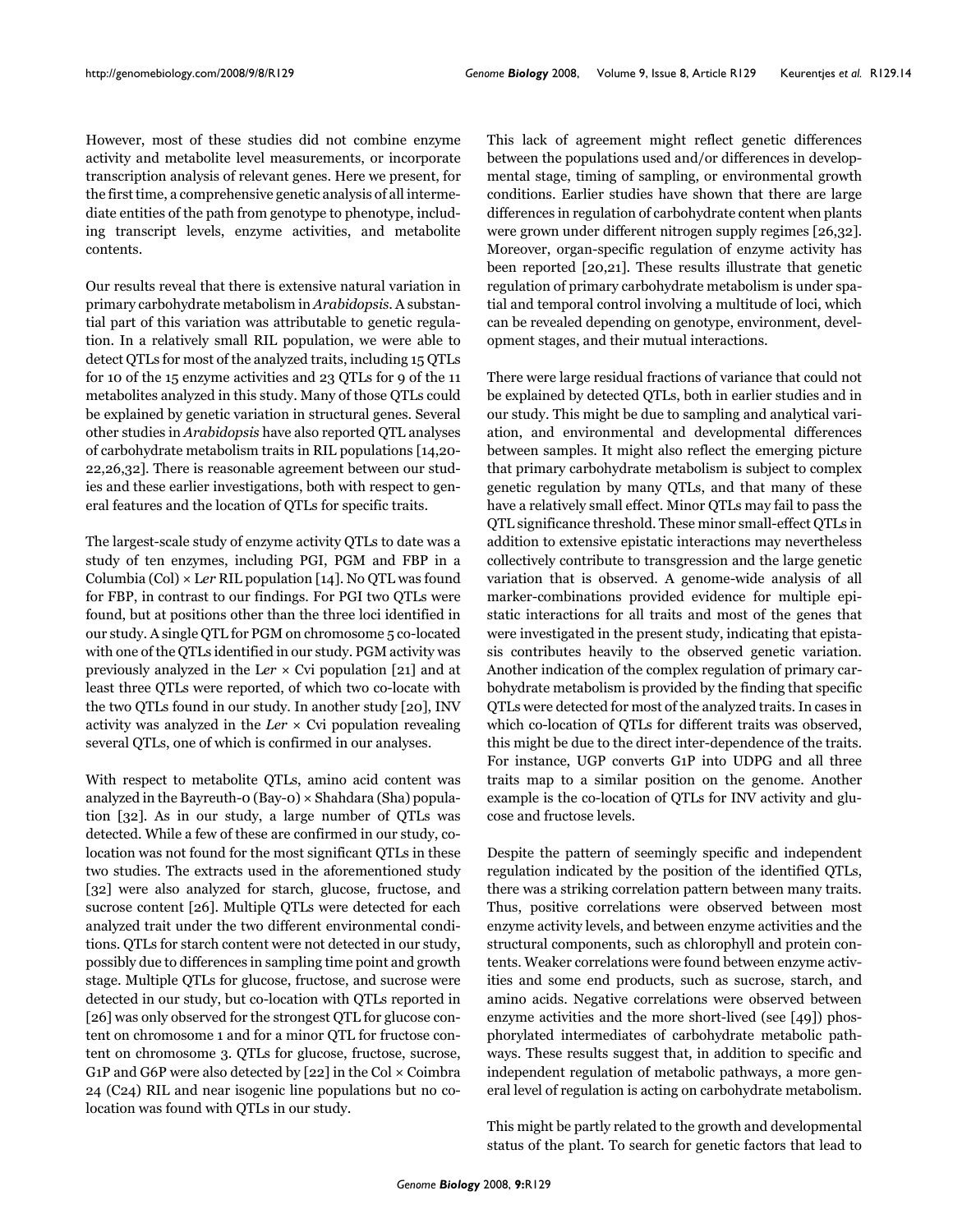broad changes in metabolic traits, we performed a principle component analysis. The first PC integrated changes in a large number of metabolic traits, and mapped to the position of *ERECTA* (At2g26330), a gene that is well known for its involvement in developmental control of *Arabidopsis*. This locus co-located with strong QTLs for protein content, ChlA, cytosolic PGI activity, and glucose content, and weaker QTLs for other metabolic traits. The *ERECTA* gene is polymorphic between the population's parental accessions L*er* and Cvi [42] and causal for many of the morphological and developmental differences observed between these accessions [53- 55]. Moreover, *ERECTA* has been shown to exert pleiotropic effects on many growth related and metabolic traits [31,56,57] and was identified as a major hot-spot for *trans* eQTLs [41]. It is conceivable that *ERECTA* is responsible for a subtle simultaneous regulation of primary carbon metabolism, in parallel with, or as a consequence of, its effects on development. It was previously suggested that there may be such links, but without any specific suggestions as to which genes might be involved [13,18,22,23]. As stated in the introduction it is difficult to determine cause and consequence from correlation analyses but the observation that primary metabolism collectively and simultaneously differs in genotypes with known developmental dissimilarity favors a model in which control acts in the direction from development to metabolism.

# **Relationship between structural gene expression and enzyme activity**

Many metabolic conversions in plants are catalyzed by enzymes, and variation in enzymatic activity could have a high impact on metabolite levels and metabolic fluxes. It is conceivable that natural variation in enzyme activity could be generated by genomic variation in the structural genes encoding these enzymes, or by *trans*-acting regulatory mechanisms.

We found strong evidence that natural variation for enzyme activity levels is sometimes regulated *in cis* by variation in structural genes, and sometimes by *trans*-regulatory loci controlling the transcription of these genes. First, several examples were found for co-location of structural genes and enzyme activity QTLs (INV, PGM, cytosolic PGI, SPS, UGP), suggesting that natural variation for these genes is causal for the observed variation in enzyme activity. In some cases, *cis*acting eQTLs were detected for these genes (INV, PGM, UGP), indicating that regulation is likely to occur on the transcriptional level. In other cases no *cis*-eQTLs were detected, indicating that regulation acts post-transcriptionally, possibly due to altered specific activity or protein stability. Secondly, examples were found for co-location of *trans*-acting eQTLs for structural genes and enzyme activity QTLs (cytosolic PGI), suggesting that *trans*-regulatory variation of these genes is causal for the observed variation in enzyme activity. Such regulation is likely to occur through transcriptional regulation of the structural gene due to variation for a distant regulator. Both *cis*- and *trans*-acting transcriptional as well as *cis*-acting post-transcriptional regulation of structural genes were identified as potential causes for observed variation in enzyme activity.

However, for many other enzymes the activity QTLs did not co-locate with structural genes or their eQTLs, suggesting that regulation occurs at multiple levels, and may be partly independent of variation in the (transcript levels of the) structural genes. Likewise, for many structural genes, eQTLs were detected that did not co-locate with QTLs for the encoded enzyme activity. Finally, for a number of structural genes no significant eQTL could be detected. This might be the result of low (variation in) transcript levels, which could not be detected in the microarray experiment.

Often we found only a weak to medium correlation between levels of enzyme activity and transcript levels of structural genes (Table [2\)](#page-5-0). Apparently, variation observed in the transcript levels of these genes does not contribute to the variation observed in enzyme activity. There are many possible explanations for the lack of agreement between transcript levels and enzyme activities. It has already been noted that transcript levels often fail to correlate with enzyme activities across different environmental conditions [40,58,59]. This can be partly explained by the presence of multigene families. If several members are expressed at the same time, changes in the activity of one may be masked by the activity contributed by the others. Nevertheless, different genes of a gene family might have different specific activities for the metabolic conversions under study, for which also natural variation might be present between accessions. In a segregating population this diversity of genetic variants and possible epistatic interactions between them can severely complicate correlation analyses. Correlations might be difficult to establish when relationships between transcript levels and protein levels are not linear, due to delays in protein formation and/or activation upon transcription. Finally, lack of correlation can be simply a result of non-functionality at the sampled developmental stage or due to a dilution effect when genes are only transcribed in specific cells or tissues. Negative correlations might be the result of negative feedback due to high transcription levels of redundant genes, or phase shifts in diurnal rhythms of transcription and translation [19,60]. It is also possible that in some individual cases the genes have been incorrectly annotated, and actually have a different function.

# **Different modes of action in the genetic control of enzymatic activity**

For many enzymes, natural variation was observed in their level of activity, which, in many cases, was related to the levels of metabolites, including the substrates and products of the analyzed enzymes. In several cases QTLs for enzyme activity co-located with structural genes encoding these enzymes or eQTLs for those genes. Evaluation of the correlation patterns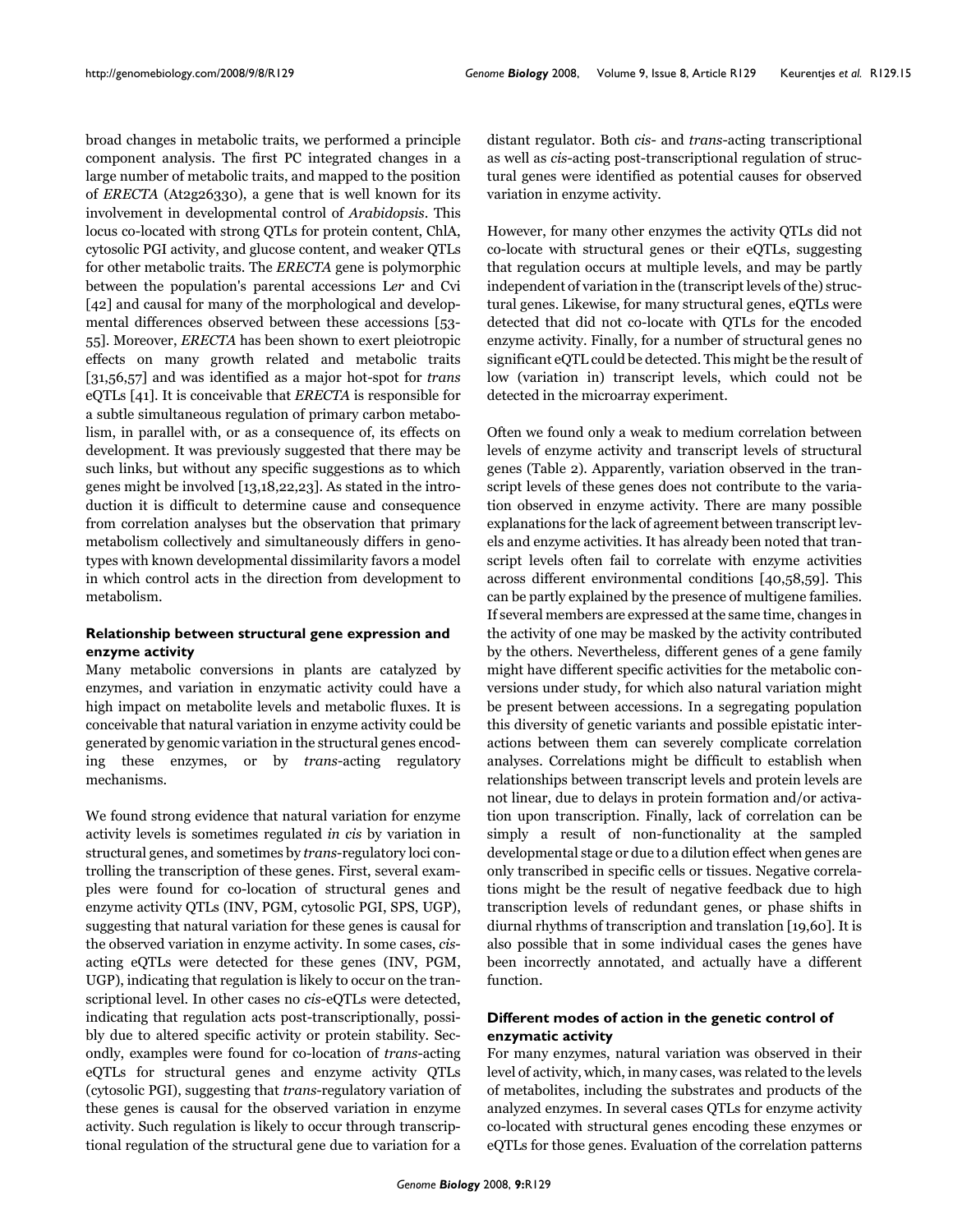and QTL profiles between gene expression, enzyme activity and metabolite content indicates that the underlying causal genetic regulation varies from case to case. Various modes of genetic control acting via different mechanisms seem to act to regulate carbohydrate metabolism.

For PGM, which was one of the enzymes with the highest variation in activity in this RIL population, most of the variation could be explained by genetic factors. Parallel analysis of enzyme activity and structural gene expression suggested that *cis*-regulatory variation in transcription of one of the structural genes (At5g51820) was causal for the major PGM activity QTL. Another enzyme activity QTL was detected at the position of a second *PGM* structural gene (At1g70820). In this case, the changes in activity could not be explained by changes in transcription, because the enzyme activity and transcript level of the structural gene changed in opposite directions. This indicates that polymorphisms in coding regions of At1g70820 contribute to the observed variation in enzyme activity. There are several alternative explanations why an eQTL and activity QTL have different signs. One is that a polymorphism in the structural gene is leading to increased activity or protein stability, which results in changes of metabolites that weakly repress the transcription of the structural gene (negative feedback). Another is that there are actually two *cis* polymorphisms, one affecting transcription and one affecting protein function, which interact to regulate the eventual level of enzyme activity. The L*er* allele, compared to the Cvi allele, then leads to lower transcript levels but the encoded enzyme shows higher activity. For At1g70730, functional polymorphisms in the coding sequence on their own could explain the observed variation in enzyme activity, since no genetically regulated variation in transcript levels was observed for this gene. There were no QTLs for the substrates and products of the reaction at either of these sites. Thus, even though significant negative correlations were observed between PGM activity and its substrate and product G1P and G6P, these correlations were not caused by any of the detected activity QTLs for PGM. This suggests that other levels of regulation are also active for which no genomic variation could be detected within the analyzed population.

In contrast, the analysis of variation in the activity of UGP, its substrate and product and transcript levels of its encoding structural genes suggested that *trans*-regulated transcription differences are the major cause of variation in enzyme activity. A strong activity QTL and eQTL for At3g03250 co-located with the structural gene for At3g03250. While this might indicate that *cis*-regulation is responsible for the changes in UGP activity, other aspects of the results indicate that the situation is less straightforward. In particular, there is a strong homology in sequence and function between At3g03250 and At5g17310, which is the other member of the *UGP* gene family. As a highly significant eQTL was detected for both genes at an identical position (that is, co-locating with At3g03250),

it is likely that they are co-regulated by the same genetic factor. This could imply that At3g03250 is not *cis*-regulated, as suggested earlier, but, like At5g17310, is regulated *in trans* by a tightly linked locus on chromosome 3. Further, the strong positive correlation between UDPG and G1P levels and UGP activity suggests that changes in metabolites might be the driving force for this *trans*-acting regulation. Metabolite levels were measured in illuminated material, when fluxes would be in the direction of UDPG formation and sucrose synthesis. The direction of effect and the position of the highly significant UDPG QTL can be explained by product accumulation, as a result of higher rates of conversion of G1P to UDPG by UGP. However, the direction of the QTL for the substrate G1P is against expectations since increasing conversion rates would be expected to lead to a decrease of the substrate. Instead, we hypothesize that higher levels of G1P or a related metabolite triggers up-regulation of the expression of both UGP encoding genes, leading to higher enzyme activity and accumulation of UDPG. This would mean that plants are able to sense and respond to changes in the levels of UDPG, G1P or a related metabolite. This has been suggested and shown also for other sugars [61-64].

Although it remains speculative to identify genetic factor(s) that determine(s) the variation observed in UDPG accumulation, it is interesting to note that the inorganic phosphate status in *Arabidopsis* affects the transcription of UGP-encoding genes [65,66]. Moreover, SPS, which converts UDPG into sucrose-6-P, is inhibited by inorganic phosphate [67]. Natural variation for phosphate and phytate, the major source of inorganic phosphate in plants, has been observed in the L*er* × Cvi population and a common QTL explaining most of the variation co-locates with the QTL for UDPG content and UGP activity [\[68\]](#page-19-0). Furthermore, a QTL for the accumulation of the phosphorylated hexoses G1P and G6P was detected at this position, which might indicate that high levels of inorganic phosphate result in elevated levels of phosphorylated sugars. This raises the possibility that variation in phosphorus levels control the accumulation of G1P, which in turn triggers the expression of UGP-encoding structural genes, leading to higher activity of UGP. Another interesting possibility is that the changes in UDPG levels and UGP activity may be connected to changes in uridine nucleotide metabolism. UDPG is an intermediate in sucrose synthesis, and is also formed during sucrose degradation via sucrose synthase. The major part of the uridine nucleotide pool in plants is present as UDPG, and changes in the level of uridine nucleotides can alter fluxes in sucrose metabolism [10,69].

It must be noted here that we have interpreted co-location of structural genes or their eQTLs with enzyme activity and metabolite QTLs as a strong indication of the involvement of these genes in the genetic regulation of traits. However, we reserve the possibility that local *in trans* regulation might occasionally have caused such co-location. Given the strong interconnectivity of the primary metabolism network and the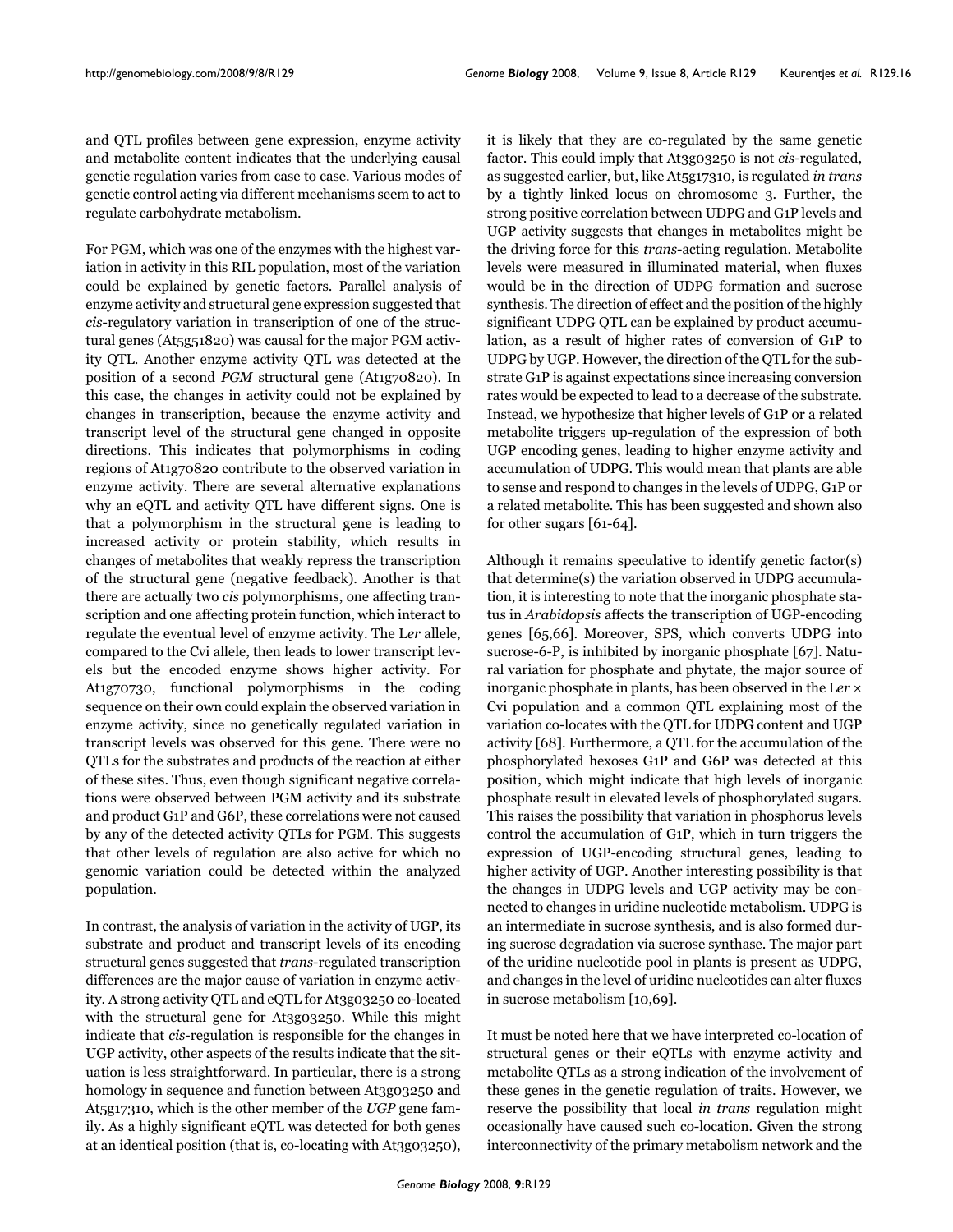many genes involved, it is not unlikely that genes with downstream effects on metabolism co-locate with structural genes by chance. Likewise, other modes of *trans*-regulation, such as epigenetic control, should not be excluded *a priori*. This was demonstrated by the silencing of *PAI* genes by an unlinked homologous inverted *PAI* repeat [70].

# **Conclusion**

Primary carbohydrate metabolism in plants is highly variable and susceptible to many perturbations. However, the mechanisms of perturbation, perception and signal transduction leading to altered metabolic fluxes are largely unknown. The genetic analysis of natural variants for plant primary metabolism has been shown to be an effective means for elucidating regulatory steps in the biological information flow from geneto-function. We have shown that regulation occurs at different levels and identified many genetic loci involved in the control of various components of plant primary metabolism. The integrative and multi-parallel analyses of gene expression, enzyme activity and metabolite accumulation has revealed connectivity between these different entities but many cases of independent regulation at each level were also observed. The results indicate that much of the natural variation in plant primary metabolism can be attributed to allelic differences in structural genes of catalytic enzymes. In addition, variation independent of structural genes could be explained by the identification of regulatory loci. We also provide indicative evidence for metabolic signaling as one of the driving forces for modulations in metabolic routes.

Our findings underline the need for integrative studies for a thorough understanding of the complex regulation of plant metabolism. Such studies will have large implications for classical breeding as well as metabolic engineering of agronomical important crops. Moreover, they improve our knowledge about general mechanisms of genetic regulation of quantitative traits.

# **Materials and methods**

# **Plant material and tissue collection**

Aerial parts of seedlings from the accessions L*er* and Cvi and a population of 160 recombinant inbred lines derived from a cross between these parents [31,42] were grown and collected as described previously [31]. In brief, seeds of lines were sown in Petri dishes on 1/2MS (Murashigi and Skoog salts) agar and placed in a cold room for seven days. Petri dishes were then transferred to a climate chamber and seedlings were collected after seven days. Growing conditions were 16 h light (30 W.m<sup>-2</sup>) at 20<sup>°</sup>C, 8 h dark at 15<sup>°</sup>C and 75<sup>%</sup> relative humidity. Harvesting started 7 h into the light period and all lines were harvested in random order within 2 h. Plant material was stored at -80°C until further processing. All analyses described in this study were performed on the same material.

# **Linkage map construction and anchoring to the physical map**

The genetic map was constructed from a subset of the markers available [71], as described earlier [43]. In total, 144 markers were used, with an average spacing of 3.5 cM. The largest distance between two markers was 10.8 cM. The genetic map was anchored to the physical map as described in [43], with an almost linear genome-wide relation of 4.1 cM per Mbp.

#### **Metabolite and enzyme measurements**

Metabolites were extracted and analyzed as described previously; ChlA, ChlB, amino acids, protein, sucrose, glucose, and fructose [13]; starch, G1P, and G6P [72]; and UDPG [31]. Enzymes were extracted as described in [40].

SuSy was assayed by incubating crude extract or UDP-glucose standards for 40 minutes in a freshly prepared medium containing 0.1 M Hepes/KOH pH 7.5, 20 mM  $MgCl<sub>2</sub>$ , 0.05% Triton X100, 0 or 50 mM UDP; 100 mM sucrose. The reaction was stopped by the addition of an equal volume of 0.5 M HCl in 100 mM Tricine/KOH pH 9 buffer. After incubation for 10 minutes at room temperature, and neutralization with 0.5 M NaOH, the UDPG formed was determined by a cycling assay at 340 nm. An equal volume of a solution containing 0.2 mM PPi, 0.2 M Tricine/KOH pH 8, 2 U.ml-1 glycerokinase, 4 mM MgCl<sub>2</sub>, 2 U.ml<sup>-1</sup> glycerol-3-P dehydrogenase (GDH), 5 U.ml<sup>-1</sup> glycerol-3-P oxidase (GPOX), 1 U.ml-1 UGP, 1 mM NaF and 1.1 mM NADH was added to the sample. Glycerokinase was produced as in [40].

UGP was assayed by incubating crude extract or UTP standards for 20 minutes in a freshly prepared medium containing 0.1 M Tricine/KOH pH 8, 4 mM MgCl<sub>2</sub>, 1.5 mM NaF, 0.05% Triton X100, 0 or 2 mM PPi, 5 mM UDPG, 10 U.ml-1 glycerokinase. The reaction was stopped by adding an equal volume of 0.5 M HCl/100 mM Tricine/KOH pH 9. After incubation at room temperature for 10 minutes and neutralization with 0.5 M NaOH, UTP contents were determined by a cycling assay at 340 nm. For that, an equal volume of a mix containing 0.2 M Tricine/KOH pH 8, 2 U.ml<sup>-1</sup> GDH, 5 U.ml<sup>-1</sup> GPOX, 1.5 mM NADH and  $1 \text{ mM } MgCl<sub>2</sub>$  was added to the samples.

All other enzymes were analyzed by similar protocols described previously; Inv, AGP, FBP, G6PDH, PFK, PFP, SPS, GK, FK [40]; PGI [13]; PGM [73]; and Rubisco [74]. Samples were randomized during extraction and analysis, and two biological replicates were analyzed for each trait.

# **Microarray analyses**

Transcript levels of genes were analyzed on two-color DNAmicroarrays and published previously [43]. Resulting 2log signal intensities were used for correlation analyses in this study and 2log ratios between co-hybridized RILs were used for QTL analyses.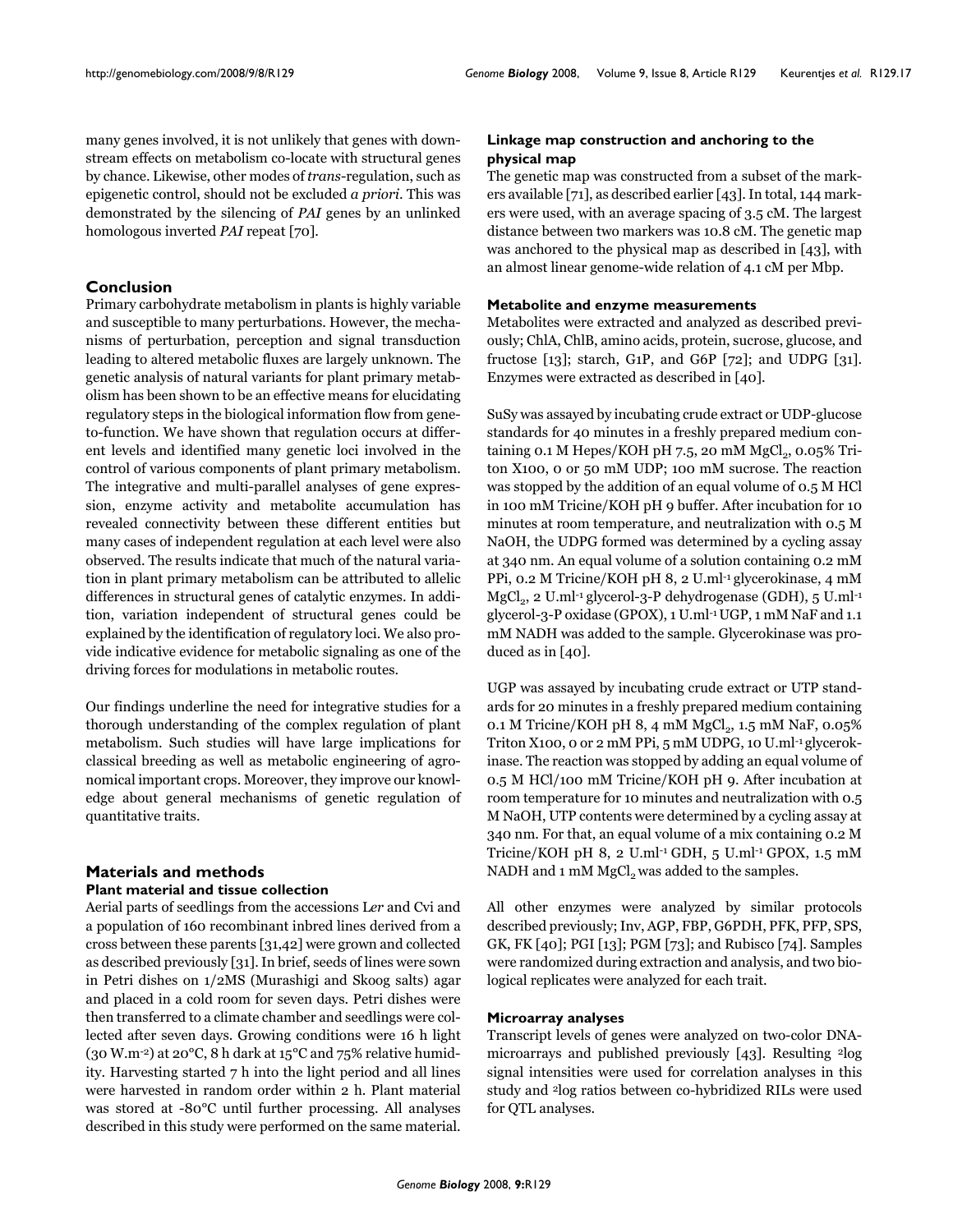#### **Statistical analyses**

Variance components of replicated measurements of enzyme activities and metabolite levels were used to estimate broad sense heritability according to the formula:

$$
H^2 = V_G/(V_G + V_E)
$$

where  $V_G$  is the among-genotype variance component and  $V_E$ is the residual (error) variance component.

Heritability of gene expression within the RIL population was calculated by using the pooled variance of the parents as an estimate of the within line variance:

$$
H^2_{\mathit{RIL}} = (V_{\mathit{RIL}} - V_P)/V_{\mathit{RIL}}
$$

where  $V_{\text{RIL}}$  and  $V_{\text{P}}$  are the variance among adjusted expression intensities in the segregants and the pooled variance within parental measurements, respectively.

Spearman rank correlations between traits were determined in Excel (Microsoft) for mean trait values as follows:

$$
R_{jk} = \frac{n\left(n^2 - 1\right) - 6\sum_{i=1}^{n} \left(y_{ij} - y_{ik}\right)^2 - \frac{1}{2}\left(T_j + T_k\right)}{\sqrt{\left[n\left(n^2 - 1\right) - T_j\right]\left[n\left(n^2 - 1\right) - T_k\right]}}, \quad j, k = 1, 2, \dots, m
$$

where  $n$  is the number of observations,  $y$  is the rank of observations for variables *j* to *m*, and  $T_j = \sum t_j \left(t_j^2 - 1\right)$ , *t<sub>j</sub>* being the number of ties of a particular value of variable *j*, and the summation being over all tied values of variable *j* [75].

QTL analyses for gene transcript levels were performed as described in [43]. For QTL analyses of metabolite and enzyme traits the computer program MapQTL version 5.0 [76] was used to identify and locate QTLs linked to the molecular markers using multiple QTL mapping [77,78]. Logarithm of odds (LOD) statistics were calculated at 0.5 cM intervals. Tests of 1,000 permutations were used to obtain an estimate of the number of type 1 errors (false positives). The genomewide LOD score, which 95% of the permutations did not exceed, ranged from 2.4-2.7. A LOD score of 3.0, to correct for multiple testing, was then used as the significance threshold to declare the presence of a QTL. In the multiple QTL mapping model the genetic effect ( $\mu_B$ - $\mu_A$ ) and percentage of explained variance was estimated for each QTL, and 2 Mbp support intervals were established as an approximately 95% confidence level [79]. Co-location of (e)QTLs was defined as an overlap in the 2 Mbp-support intervals.

Genomic positions of genes were inferred from the *Arabidopsis* information resource [4]. When physical positions of genes fell in the 2 Mbp support interval of (e)QTLs this was considered as co-location.

PC and box plot analyses were performed in SPSS 12.0 (SPSS Inc., Chicago, IL, USA). Epistatic interactions were determined by performing a complete pair wise search (*p* < 0.001, determined by Monte Carlo simulations) for conditional and co-adaptive epistatic interactions for each trait using the computer program EPISTAT [80].

# **Abbreviations**

AGP, ADP-glucose pyrophosphorylase; ChlA, chlorophyl A; ChlB, chlorophyl B; Col, Columbia; Cvi, Cape verde islands; eQTL, expression QTL; FBP, Fructose-1,6-bisphosphate phosphatase, cytosolic isoform; FK, fructokinase; Fru, fructose; G1P, α-D-glucose-1-phosphate; G6P, α-D-glucose-6 phosphate; G6PDH, glucose-6-phosphate 1-dehydrogenase; GK, glucokinase; Glu, glucose; INV, acid soluble invertase, vacuolar; L*er*, Landsberg *erecta*; LOD, logarithm of odds; PC, principal component; PFK, ATP dependent phosphofructokinase; PFP, pyrophosphate:fructose-6-phosphate 1-phosphotransferase; PGI, phosphoglucose isomerase, cytosolic and plastidial isoforms; PGM, phosphoglucomutase; QTL, quantitative trait locus; RIL, recombinant inbred line; Rubisco, Ribulose bisphosphate carboxylase/oxygenase; SPS, sucrose phosphate synthase; Suc, sucrose; SuSy, Sucrose synthase; UDPG, UDP-D-glucose; UGP, UDP-glucose pyrophosphorylase.

# **Authors' contributions**

JK designed and carried out the experiments and drafted the manuscript. RS participated in carrying out the experiments. YG participated in designing the experiments and developing the activity assays. MCS developed the SuSy assay. JF participated in the statistical analyses. MK, MS and DV conceived of the study and participated in its design and coordination. All authors read and approved the final manuscript.

# **Additional data files**

The following additional data are available. Additional data file 1 contains Table S1, which provides an overview of various statistics of structural genes in relation to their encoding enzymes, and Table S2, which lists significant epistatic interactions of all analyzed traits. Additional data file 2 contains Figure S1 depicting the genome-wide distribution of epistatic loci for all analyzed traits.

#### **Acknowledgements**

We thank Linus van der Plas for critical reading of the manuscript and two anonymous reviewers for valuable comments. This work was supported by grants from the Netherlands Organization for Scientific Research, Program Genomics (050-10-029); the Centre for Biosystems Genomics (CBSG, Netherlands Genomics Initiative); a Genomics Fellowship from The Netherlands Genomics Initiative (050-72-412); the German Ministry for Research and Technology in the framework of the German Plant Genomics program GABI (0313110), and the Max Planck Society.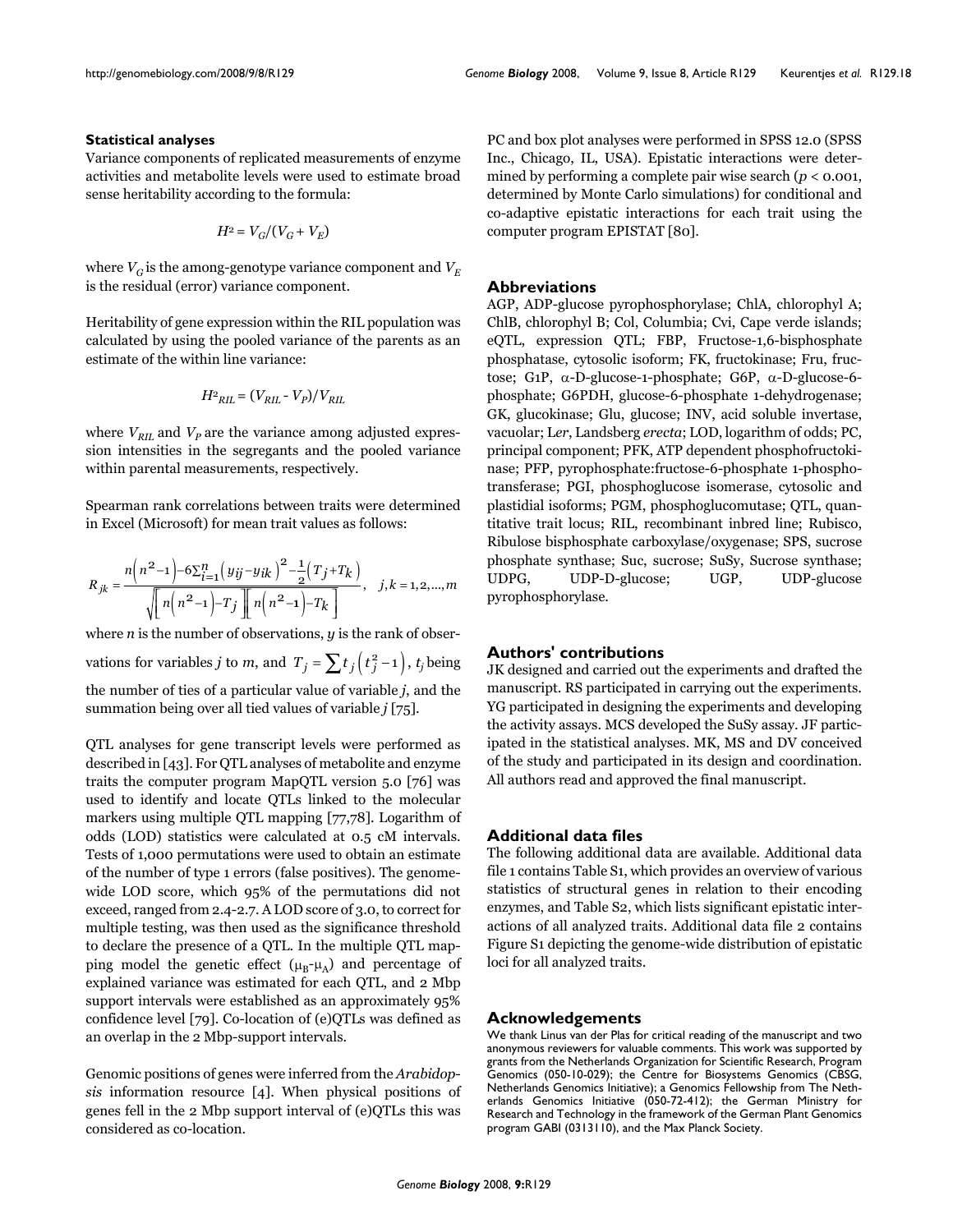#### **References**

- 1. Koch K: **[Sucrose metabolism: regulatory mechanisms and](http://www.ncbi.nlm.nih.gov/entrez/query.fcgi?cmd=Retrieve&db=PubMed&dopt=Abstract&list_uids=15134743) [pivotal roles in sugar sensing and plant development.](http://www.ncbi.nlm.nih.gov/entrez/query.fcgi?cmd=Retrieve&db=PubMed&dopt=Abstract&list_uids=15134743)** *Curr Opin Plant Biol* 2004, **7:**235-246.
- 2. Carrari F, Urbanczyk-Wochniak E, Willmitzer L, Fernie AR: **[Engi](http://www.ncbi.nlm.nih.gov/entrez/query.fcgi?cmd=Retrieve&db=PubMed&dopt=Abstract&list_uids=12948753)[neering central metabolism in crop species: learning the](http://www.ncbi.nlm.nih.gov/entrez/query.fcgi?cmd=Retrieve&db=PubMed&dopt=Abstract&list_uids=12948753) [system.](http://www.ncbi.nlm.nih.gov/entrez/query.fcgi?cmd=Retrieve&db=PubMed&dopt=Abstract&list_uids=12948753)** *Metab Eng* 2003, **5:**191-200.
- 3. Lunn JE: **[Compartmentation in plant metabolism.](http://www.ncbi.nlm.nih.gov/entrez/query.fcgi?cmd=Retrieve&db=PubMed&dopt=Abstract&list_uids=17030538)** *J Exp Bot* 2007, **58:**35-47.
- 4. The *Arabidopsis* Genome Initiative: **Analysis of the genome sequence of the flowering plant** *Arabidopsis thaliana***[.](http://www.ncbi.nlm.nih.gov/entrez/query.fcgi?cmd=Retrieve&db=PubMed&dopt=Abstract&list_uids=11130711)** *Nature* 2000, **408:**796-815.
- 5. Martienssen RA: **Weeding out the genes: the** *Arabidopsis* **[genome project.](http://www.ncbi.nlm.nih.gov/entrez/query.fcgi?cmd=Retrieve&db=PubMed&dopt=Abstract&list_uids=11793217)** *Funct Integr Genomics* 2000, **1:**2-11.
- 6. Fernie AR, Tauberger E, Lytovchenko A, Roessner U, Willmitzer L, Trethewey RN: **Antisense repression of cytosolic phosphoglucomutase in potato (***Solanum tuberosum***[\) results in severe](http://www.ncbi.nlm.nih.gov/entrez/query.fcgi?cmd=Retrieve&db=PubMed&dopt=Abstract&list_uids=11925034) [growth retardation, reduction in tuber number and altered](http://www.ncbi.nlm.nih.gov/entrez/query.fcgi?cmd=Retrieve&db=PubMed&dopt=Abstract&list_uids=11925034) [carbon metabolism.](http://www.ncbi.nlm.nih.gov/entrez/query.fcgi?cmd=Retrieve&db=PubMed&dopt=Abstract&list_uids=11925034)** *Planta* 2002, **214:**510-520.
- 7. Roessner U, Luedemann A, Brust D, Fiehn O, Linke T, Willmitzer L, Fernie A: **[Metabolic profiling allows comprehensive phenotyp](http://www.ncbi.nlm.nih.gov/entrez/query.fcgi?cmd=Retrieve&db=PubMed&dopt=Abstract&list_uids=11158526)[ing of genetically or environmentally modified plant systems.](http://www.ncbi.nlm.nih.gov/entrez/query.fcgi?cmd=Retrieve&db=PubMed&dopt=Abstract&list_uids=11158526)** *Plant Cell* 2001, **13:**11-29.
- 8. Sturm A, Tang GQ: **[The sucrose-cleaving enzymes of plants are](http://www.ncbi.nlm.nih.gov/entrez/query.fcgi?cmd=Retrieve&db=PubMed&dopt=Abstract&list_uids=10498964) [crucial for development, growth and carbon partitioning.](http://www.ncbi.nlm.nih.gov/entrez/query.fcgi?cmd=Retrieve&db=PubMed&dopt=Abstract&list_uids=10498964)** *Trends Plant Sci* 1999, **4:**401-407.
- 9. Rontein D, Dieuaide-Noubhani M, Dufourc EJ, Raymond P, Rolin D: **[The metabolic architecture of plant cells. Stability of central](http://www.ncbi.nlm.nih.gov/entrez/query.fcgi?cmd=Retrieve&db=PubMed&dopt=Abstract&list_uids=12226084) metabolism and flexibility of anabolic pathways during the growth cycle of tomato cells.** J Biol Chem 2002, [growth cycle of tomato cells.](http://www.ncbi.nlm.nih.gov/entrez/query.fcgi?cmd=Retrieve&db=PubMed&dopt=Abstract&list_uids=12226084) **277:**43948-43960.
- 10. Geigenberger P, Stitt M, Fernie AR: **Metabolic control analysis and regulation of the conversion of sucrose to starch in growing potato tubers.** *Plant Cell Environ* 2004, **27:**655-673.
- 11. Neuhaus HE, Kruckeberg AL, Feil R, Stitt M: **Reduced-activity mutants of phosphoglucose isomerase in the cytosol and chloroplasts of** *Clarkia xantiana***. II. Study of the mechanisms which regulate photosynthate partitioning.** *Planta* 1989, **178:**110-122.
- 12. Stitt M, Sonnewald U: **Regulation of metabolism in transgenic plants.** *Ann Rev Plant Physiol Plant Mol Biol* 1995, **46:**341-368.
- 13. Cross JM, von Korff M, Altmann T, Bartzetko L, Sulpice R, Gibon Y, Palacios N, Stitt M: **Variation of enzyme activities and metabolite levels in 24** *Arabidopsis* **[accessions growing in carbon-lim](http://www.ncbi.nlm.nih.gov/entrez/query.fcgi?cmd=Retrieve&db=PubMed&dopt=Abstract&list_uids=17085515)[ited conditions.](http://www.ncbi.nlm.nih.gov/entrez/query.fcgi?cmd=Retrieve&db=PubMed&dopt=Abstract&list_uids=17085515)** *Plant Physiol* 2006, **142:**1574-1588.
- 14. Mitchell-Olds T, Pedersen D: **The molecular basis of quantitative genetic variation in central and secondary metabolism in** *Arabidopsis***[.](http://www.ncbi.nlm.nih.gov/entrez/query.fcgi?cmd=Retrieve&db=PubMed&dopt=Abstract&list_uids=9611188)** *Genetics* 1998, **149:**739-747.
- 15. Gibon Y, Usadel B, Blaesing OE, Kamlage B, Hoehne M, Trethewey R, Stitt M: **Integration of metabolite with transcript and enzyme activity profiling during diurnal cycles in** *Arabidopsis* **[rosettes.](http://www.ncbi.nlm.nih.gov/entrez/query.fcgi?cmd=Retrieve&db=PubMed&dopt=Abstract&list_uids=16916443)** *Genome Biol* 2006, **7:**R76.
- 16. Morcuende R, Bari R, Gibon Y, Zheng W, Pant BD, Blaesing OE, Usadel B, Czechowski T, Udvardi MK, Stitt M, Scheible WR: **Genome-wide reprogramming of metabolism and regulatory networks of** *Arabidopsis* **[in response to phosphorus.](http://www.ncbi.nlm.nih.gov/entrez/query.fcgi?cmd=Retrieve&db=PubMed&dopt=Abstract&list_uids=17177879)** *Plant Cell Environ* 2007, **30:**85-112.
- 17. Osuna D, Usadel B, Morcuende R, Gibon Y, Bläsing OE, Höhne M, Günter M, Kamlage B, Trethewey R, Scheible WR, Stitt M: **Temporal responses of transcripts, enzyme activities and metabolites after adding sucrose to carbon-deprived** *Arabidopsis* **[seedlings.](http://www.ncbi.nlm.nih.gov/entrez/query.fcgi?cmd=Retrieve&db=PubMed&dopt=Abstract&list_uids=17217462)** *Plant J* 2007, **49:**463-491.
- 18. Meyer RC, Steinfath M, Lisec J, Becher M, Witucka-Wall H, Törjék O, Fiehn O, Eckardt A, Willmitzer L, Selbig J, Altmann T: **The metabolic signature related to high plant growth rate in** *Arabidopsis thaliana***[.](http://www.ncbi.nlm.nih.gov/entrez/query.fcgi?cmd=Retrieve&db=PubMed&dopt=Abstract&list_uids=17360597)** *Proc Natl Acad Sci USA* 2007, **104:**4759-4764.
- 19. Gibon Y, Bläsing OE, Palacios-Rojas N, Pankovic D, Hendriks JH, Fisahn J, Höhne M, Günther M, Stitt M: **[Adjustment of diurnal](http://www.ncbi.nlm.nih.gov/entrez/query.fcgi?cmd=Retrieve&db=PubMed&dopt=Abstract&list_uids=15341628) [starch turnover to short days: depletion of sugar during the](http://www.ncbi.nlm.nih.gov/entrez/query.fcgi?cmd=Retrieve&db=PubMed&dopt=Abstract&list_uids=15341628) night leads to a temporary inhibition of carbohydrate utilization, accumulation of sugars and post-translational activation of ADP-glucose pyrophosphorylase in the following light [period.](http://www.ncbi.nlm.nih.gov/entrez/query.fcgi?cmd=Retrieve&db=PubMed&dopt=Abstract&list_uids=15341628)** *Plant J* 2004, **39:**847-862.
- 20. Sergeeva LI, Keurentjes JJB, Bentsink L, Vonk J, van der Plas LHW, Koornneef M, Vreugdenhil D: **Vacuolar invertase regulates elongation of** *Arabidopsis thaliana* **[roots as revealed by QTL and](http://www.ncbi.nlm.nih.gov/entrez/query.fcgi?cmd=Retrieve&db=PubMed&dopt=Abstract&list_uids=16481625) [mutant analysis.](http://www.ncbi.nlm.nih.gov/entrez/query.fcgi?cmd=Retrieve&db=PubMed&dopt=Abstract&list_uids=16481625)** *Proc Natl Acad Sci USA* 2006, **103:**2994-2999.
- 21. Sergeeva LI, Vonk J, Keurentjes JJB, van der Plas LHW, Koornneef M, Vreugdenhil D: **Histochemical analysis reveals organ-specific quantitative trait loci for enzyme activities in** *Arabidopsis***[.](http://www.ncbi.nlm.nih.gov/entrez/query.fcgi?cmd=Retrieve&db=PubMed&dopt=Abstract&list_uids=14671010)** *Plant Physiol* 2004, **134:**237-245.
- 22. Lisec J, Meyer RC, Steinfath M, Redestig H, Becher M, Witucka-Wall H, Fiehn O, Törjék O, Selbig J, Altmann T, Willmitzer L: **Identification of metabolic and biomass QTL in** *Arabidopsis thaliana* **[in](http://www.ncbi.nlm.nih.gov/entrez/query.fcgi?cmd=Retrieve&db=PubMed&dopt=Abstract&list_uids=18047556) [a parallel analysis of RIL and IL populations.](http://www.ncbi.nlm.nih.gov/entrez/query.fcgi?cmd=Retrieve&db=PubMed&dopt=Abstract&list_uids=18047556)** *Plant J* 2008, **53:**960-972.
- 23. Schauer N, Semel Y, Roessner U, Gur A, Balbo I, Carrari F, Pleban T, Perez-Melis A, Bruedigam C, Kopka J, Willmitzer L, Zamir D, Fernie AR: **[Comprehensive metabolic profiling and phenotyping of](http://www.ncbi.nlm.nih.gov/entrez/query.fcgi?cmd=Retrieve&db=PubMed&dopt=Abstract&list_uids=16531992) [interspecific introgression lines for tomato improvement.](http://www.ncbi.nlm.nih.gov/entrez/query.fcgi?cmd=Retrieve&db=PubMed&dopt=Abstract&list_uids=16531992)** *Nat Biotechnol* 2006, **24:**447-454.
- 24. Koornneef M, Alonso-Blanco C, Vreugdenhil D: **Naturally occurring genetic variation in** *Arabidopsis thaliana***[.](http://www.ncbi.nlm.nih.gov/entrez/query.fcgi?cmd=Retrieve&db=PubMed&dopt=Abstract&list_uids=15377217)** *Annu Rev Plant Biol* 2004, **55:**141-172.
- 25. **The Arabidopsis Information Resource** [\[http://www.Arabidop](http://www.Arabidopsis.org/) [sis.org/\]](http://www.Arabidopsis.org/)
- 26. Calenge F, Saliba-Colombani V, Mahieu S, Loudet O, Daniel-Vedele F, Krapp A: **Natural variation for carbohydrate content in** *Arabidopsis***[. Interaction with complex traits dissected by quantita](http://www.ncbi.nlm.nih.gov/entrez/query.fcgi?cmd=Retrieve&db=PubMed&dopt=Abstract&list_uids=16798941)[tive genetics.](http://www.ncbi.nlm.nih.gov/entrez/query.fcgi?cmd=Retrieve&db=PubMed&dopt=Abstract&list_uids=16798941)** *Plant Physiol* 2006, **141:**1630-1643.
- 27. Causse M, Rocher JP, Henry AM, Charcosset A, Prioul JL, de Vienne D: **Genetic dissection of the relationship between carbon metabolism and early growth in maize, with emphasis on key-enzyme loci.** *Mol Breed* 1995, **1:**259-272.
- 28. Fridman E, Carrari F, Liu YS, Fernie AR, Zamir D: **[Zooming in on a](http://www.ncbi.nlm.nih.gov/entrez/query.fcgi?cmd=Retrieve&db=PubMed&dopt=Abstract&list_uids=15375271) [quantitative trait for tomato yield using interspecific](http://www.ncbi.nlm.nih.gov/entrez/query.fcgi?cmd=Retrieve&db=PubMed&dopt=Abstract&list_uids=15375271) [introgressions.](http://www.ncbi.nlm.nih.gov/entrez/query.fcgi?cmd=Retrieve&db=PubMed&dopt=Abstract&list_uids=15375271)** *Science* 2004, **305:**1786-1789.
- 29. Harrison J, Hirel B, Limami AM: **Variation in nitrate uptake and assimilation between two ecotypes of** *Lotus japonicus* **[and](http://www.ncbi.nlm.nih.gov/entrez/query.fcgi?cmd=Retrieve&db=PubMed&dopt=Abstract&list_uids=15032884) [their recombinant inbred lines.](http://www.ncbi.nlm.nih.gov/entrez/query.fcgi?cmd=Retrieve&db=PubMed&dopt=Abstract&list_uids=15032884)** *Physiol Plant* 2004, **120:**124-131.
- 30. Hirel B, Bertin P, Quilleré I, Bourdoncle W, Attagnant C, Dellay C, Gouy A, Cadiou S, Retailliau C, Falque M, Gallais A: **[Towards a bet](http://www.ncbi.nlm.nih.gov/entrez/query.fcgi?cmd=Retrieve&db=PubMed&dopt=Abstract&list_uids=11244107)[ter understanding of the genetic and physiological basis for](http://www.ncbi.nlm.nih.gov/entrez/query.fcgi?cmd=Retrieve&db=PubMed&dopt=Abstract&list_uids=11244107) [nitrogen use efficiency in maize.](http://www.ncbi.nlm.nih.gov/entrez/query.fcgi?cmd=Retrieve&db=PubMed&dopt=Abstract&list_uids=11244107)** *Plant Physiol* 2001, **125:**1258-1270.
- 31. Keurentjes JJB, Fu J, de Vos CH, Lommen A, Hall RD, Bino RJ, van der Plas LHW, Jansen RC, Vreugdenhil D, Koornneef M: **[The genetics](http://www.ncbi.nlm.nih.gov/entrez/query.fcgi?cmd=Retrieve&db=PubMed&dopt=Abstract&list_uids=16751770) [of plant metabolism.](http://www.ncbi.nlm.nih.gov/entrez/query.fcgi?cmd=Retrieve&db=PubMed&dopt=Abstract&list_uids=16751770)** *Nat Genet* 2006, **38:**842-849.
- 32. Loudet O, Chaillou S, Merigout P, Talbotec J, Daniel-Vedele F: **Quantitative trait loci analysis of nitrogen use efficiency in** *Arabidopsis***[.](http://www.ncbi.nlm.nih.gov/entrez/query.fcgi?cmd=Retrieve&db=PubMed&dopt=Abstract&list_uids=12529542)** *Plant Physiol* 2003, **131:**345-358.
- 33. Prioul JL, Pelleschi S, Sene M, Thevenot C, Causse M, de Vienne D, Leonardi A: **From QTLs for enzyme activity to candidate genes in maize.** *J Exp Bot* 1999, **50:**1281-1288.
- 34. Rauh BL, Basten C, Buckler ES 4th: **Quantitative trait loci analysis of growth response to varying nitrogen sources in** *Arabidopsis thaliana***[.](http://www.ncbi.nlm.nih.gov/entrez/query.fcgi?cmd=Retrieve&db=PubMed&dopt=Abstract&list_uids=12582633)** *Theor Appl Genet* 2002, **104:**743-750.
- 35. Hirai MY, Klein M, Fujikawa Y, Yano M, Goodenowe DB, Yamazaki Y, Kanaya S, Nakamura Y, Kitayama M, Suzuki H, Sakurai N, Shibata D, Tokuhisa J, Reichelt M, Gershenzon J, Papenbrock J, Saito K: **Elucidation of gene-to-gene and metabolite-to-gene networks in** *Arabidopsis* **[by integration of metabolomics and](http://www.ncbi.nlm.nih.gov/entrez/query.fcgi?cmd=Retrieve&db=PubMed&dopt=Abstract&list_uids=15866872) [transcriptomics.](http://www.ncbi.nlm.nih.gov/entrez/query.fcgi?cmd=Retrieve&db=PubMed&dopt=Abstract&list_uids=15866872)** *J Biol Chem* 2005, **280:**25590-25595.
- 36. Fiehn O, Kloska S, Altmann T: **[Integrated studies on plant biol](http://www.ncbi.nlm.nih.gov/entrez/query.fcgi?cmd=Retrieve&db=PubMed&dopt=Abstract&list_uids=11167078)[ogy using multiparallel techniques.](http://www.ncbi.nlm.nih.gov/entrez/query.fcgi?cmd=Retrieve&db=PubMed&dopt=Abstract&list_uids=11167078)** *Curr Opin Biotechnol* 2001, **12:**82-86.
- 37. Winnacker EL: **[Interdisciplinary sciences in the 21st century.](http://www.ncbi.nlm.nih.gov/entrez/query.fcgi?cmd=Retrieve&db=PubMed&dopt=Abstract&list_uids=12849788)** *Curr Opin Biotechnol* 2003, **14:**328-331.
- 38. Keurentjes JJB, Koornneef M, Vreugdenhil D: **[Quantitative genet](http://www.ncbi.nlm.nih.gov/entrez/query.fcgi?cmd=Retrieve&db=PubMed&dopt=Abstract&list_uids=18325828)[ics in the age of omics.](http://www.ncbi.nlm.nih.gov/entrez/query.fcgi?cmd=Retrieve&db=PubMed&dopt=Abstract&list_uids=18325828)** *Curr Opin Plant Biol* 2008, **11:**123-128.
- Gachon CM, Langlois-Meurinne M, Henry Y, Saindrenan P: Tran**scriptional co-regulation of secondary metabolism enzymes in** *Arabidopsis***[: functional and evolutionary implications.](http://www.ncbi.nlm.nih.gov/entrez/query.fcgi?cmd=Retrieve&db=PubMed&dopt=Abstract&list_uids=16027976)** *Plant Mol Biol* 2005, **58:**229-245.
- Gibon Y, Blaesing OE, Hannemann J, Carillo P, Hohne M, Hendriks JH, Palacios N, Cross J, Selbig J, Stitt M: **A robot-based platform to measure multiple enzyme activities in** *Arabidopsis* **[using a set](http://www.ncbi.nlm.nih.gov/entrez/query.fcgi?cmd=Retrieve&db=PubMed&dopt=Abstract&list_uids=15548738) [of cycling assays: comparison of changes of enzyme activities](http://www.ncbi.nlm.nih.gov/entrez/query.fcgi?cmd=Retrieve&db=PubMed&dopt=Abstract&list_uids=15548738) and transcript levels during diurnal cycles and in prolonged [darkness.](http://www.ncbi.nlm.nih.gov/entrez/query.fcgi?cmd=Retrieve&db=PubMed&dopt=Abstract&list_uids=15548738)** *Plant Cell* 2004, **16:**3304-3325.
- 41. Urbanczyk-Wochniak E, Luedemann A, Kopka J, Selbig J, Roessner-Tunali U, Willmitzer L, Fernie AR: **[Parallel analysis of transcript](http://www.ncbi.nlm.nih.gov/entrez/query.fcgi?cmd=Retrieve&db=PubMed&dopt=Abstract&list_uids=12973302) [and metabolic profiles: a new approach in systems biology.](http://www.ncbi.nlm.nih.gov/entrez/query.fcgi?cmd=Retrieve&db=PubMed&dopt=Abstract&list_uids=12973302)** *EMBO Rep* 2003, **4:**989-993.
- 42. Alonso-Blanco C, Peeters AJM, Koornneef M, Lister C, Dean C,